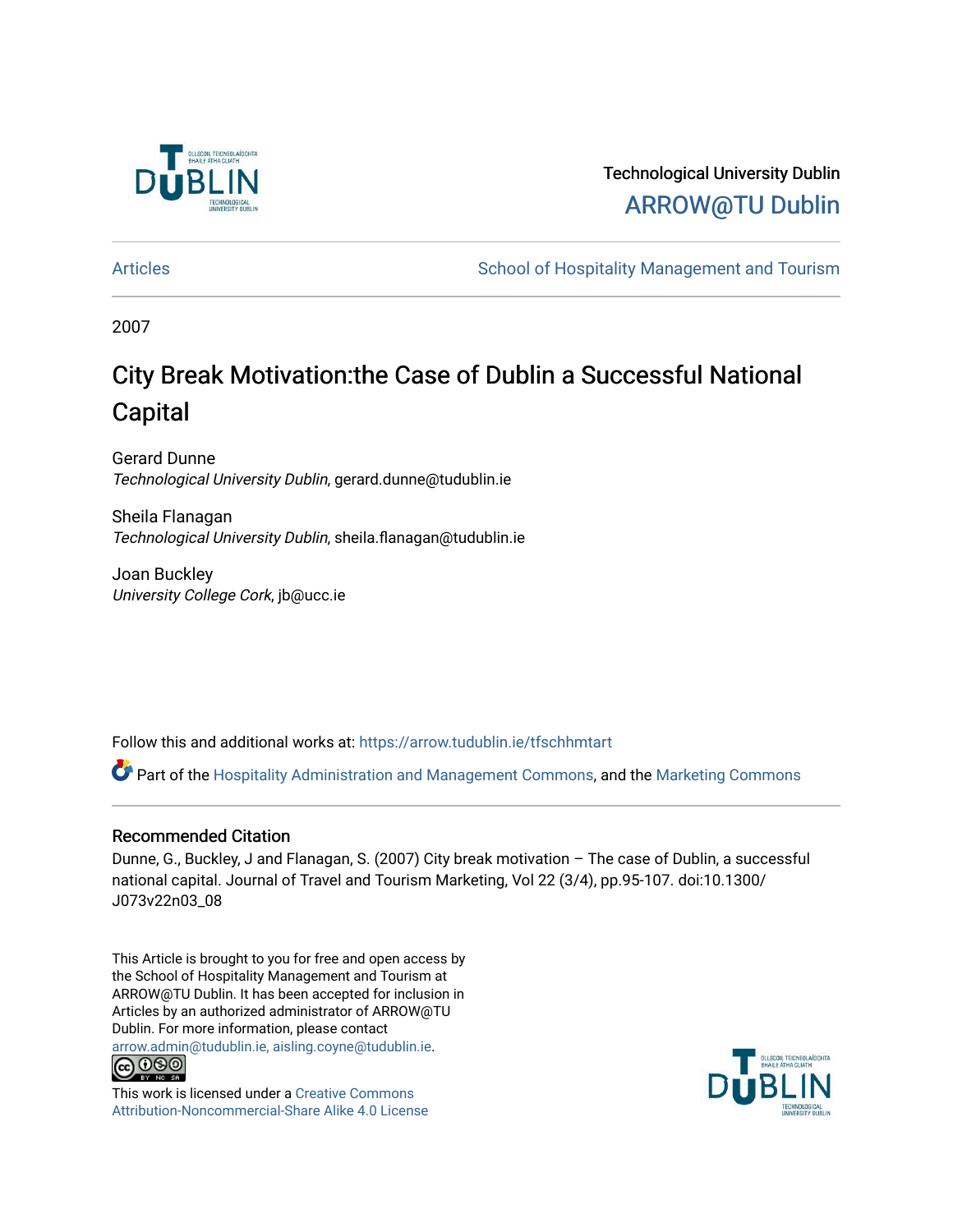**City Break Motivation –** 

**The Case of Dublin, A Successful National Capital**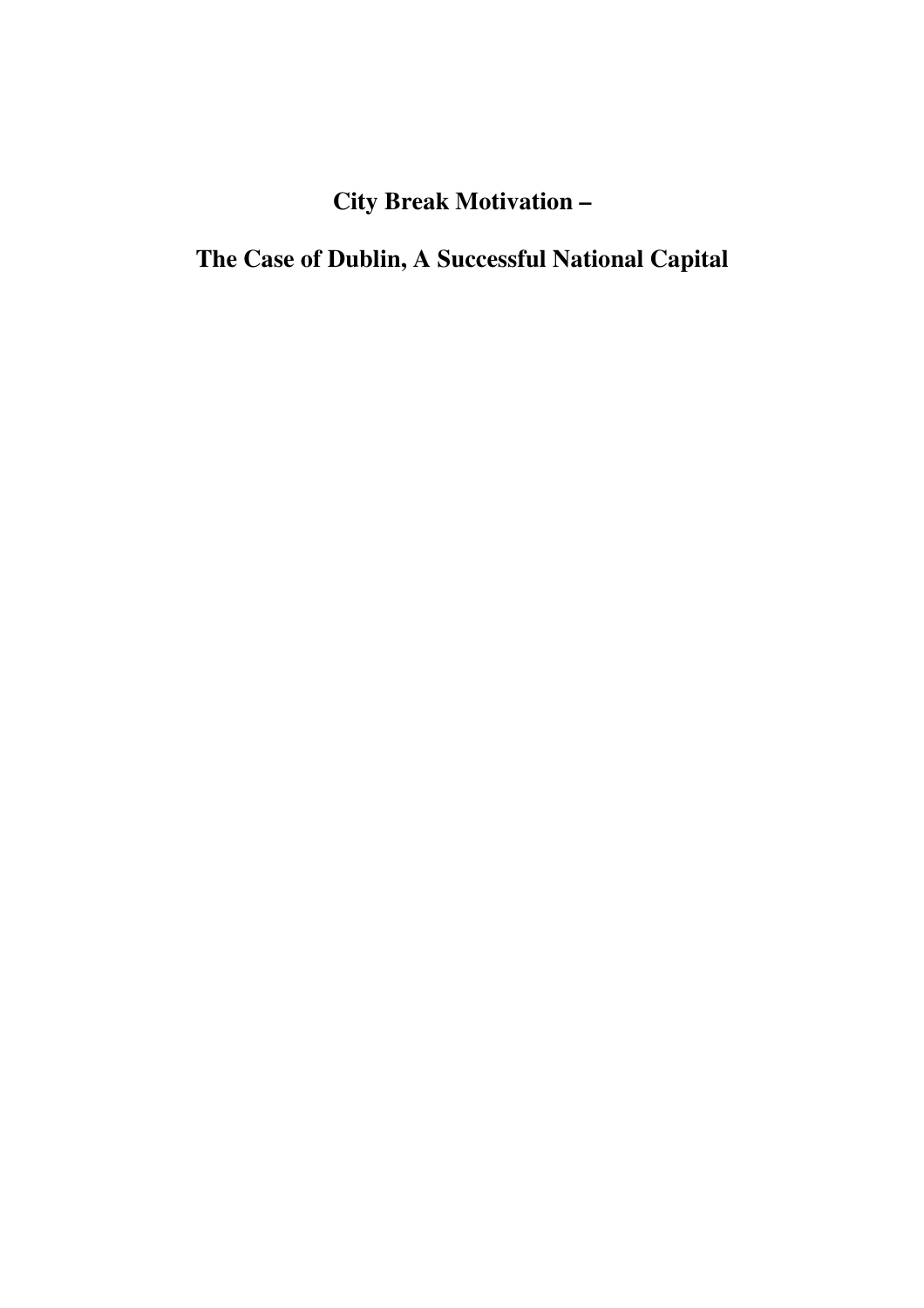#### *INTRODUCTION*

In Europe, city break travel has become one of the key drivers of outbound tourism growth in recent years. According to IPK International's European Travel Monitor, European city tourism grew by 20% in 2005, compared to an increase of just 3% in sun and beach holidays (Freitag, 2006). This growth has helped to popularise and regenerate several European cities and has assisted in offsetting the seasonality problems encountered by many urban destinations. Unsurprisingly therefore, the city break market's significance and economic value is increasingly being acknowledged by city managers and administrators. However, our knowledge of this important market segment remains relatively poor. Little empirical data specifically relating to city break trip-taking currently exists. In particular, information that sheds light on why people take such holidays is lacking. This study attempts to address this deficiency by investigating the motives of city break travellers. A case study approach is used, with Dublin city being the main focus of the investigation. The findings from personal interviews, carried out with 40 city break visitors, are presented and discussed. As a framework for analysis, comparisons are made between respondents' city break motives and the motives that influenced their last main holiday. From this comparison, it is possible to interpret more clearly, the distinctive characteristics of city break motivation. However, in order to set the context for this study, the paper first explores what is meant by city break tourism and investigates the principal reasons for its growth. In addition, Dublin, as one of the most successful tourism capitals in Europe, is also examined.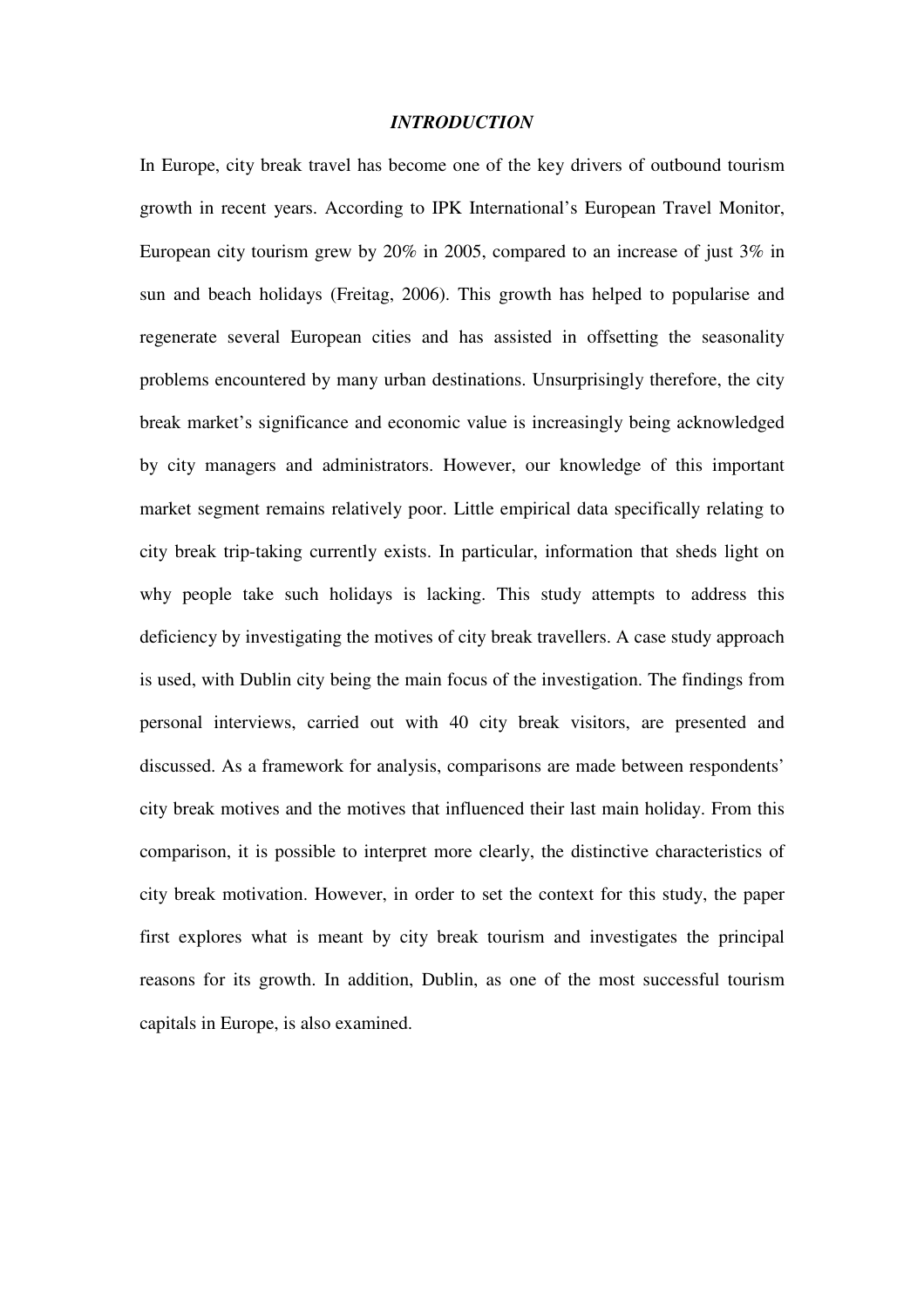#### *CITY BREAK TOURISM*

One of the difficulties encountered when examining the development of city break tourism is the fact that no commonly recognised definition of what constitutes a city break, currently exists. However, Trew and Cockerell (2002: 86) point out that the most widely used definition of a city break is, "a short leisure trip to one city or town, with no overnight stay at any other destination during the trip." This definition is a useful one, and importantly, makes the distinction of the trip being 'city only' as opposed to a city visit which is part of a wider holiday. Although it is generally agreed that city breaks consist of leisure trips, the issue of whether this should include Visiting Friends and Relations (VFR) traffic, is less clear. VFR trips often involve no commercial accommodation and therefore need to be distinguished from commercial city breaks. However such distinctions are not always clear in city tourism statistics. In fact, one of the main problems in researching the city break market is the paucity of statistics in general on the subject. As Blank (1994: 181) points out, "every city has tourism, but relatively few cities have definitive information about the nature of their tourism industry."

# *Characteristics of City Break Travel*

One of the most common characteristics associated with city breaks is the short stay nature of the trips. Most last between one and three nights. However, according to Trew and Cockerell (2002), city breaks are growing in length, with trips of 4-5 nights or longer growing faster than average. In addition, the length of the city break seems to vary considerably by nationality. For example research shows that Germans tend to take longer city breaks than their European counterparts while the British have a tendency towards shorter trips (Mintel, 2002).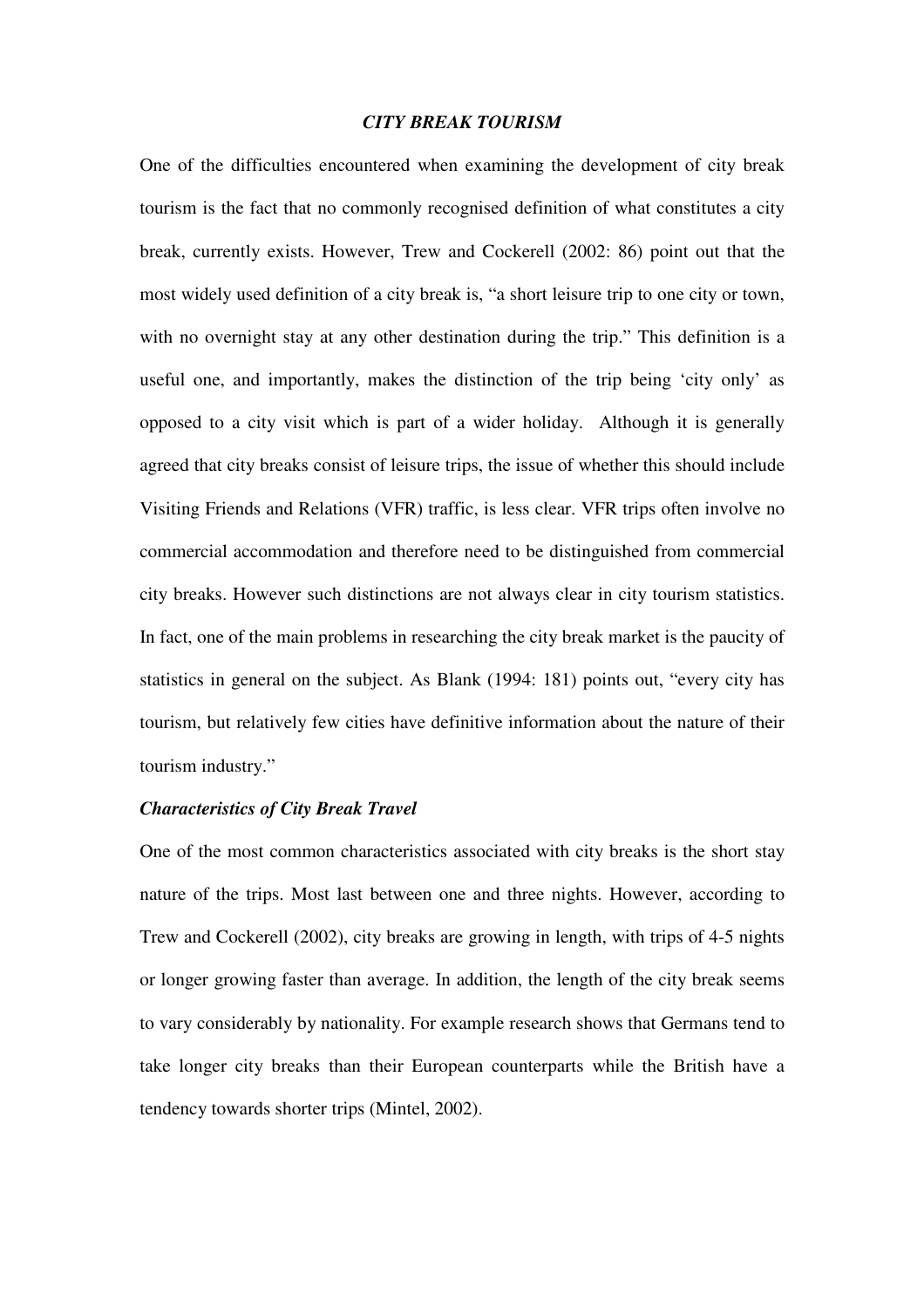Another characteristic of city breaks is the secondary nature of the trips, i.e., they are often taken in addition to a person's main holiday. It is important to distinguish between secondary trips and main holidays, as the characteristics of each are often quite different. A main holiday can be described as the principal trip a person takes in a year or within a certain timeframe. They are frequently taken in summer months and are often an established annual ritual. By contrast secondary trips tend to be discretionary in nature, commonly seen as complementing the main holiday. Trew and Cockerell (2002) point out that, in Europe, the total number of trips taken per market continues to grow, as people opt for two or more leisure breaks a year in addition to their main annual holiday. Page (2002) indicates a number of structural changes among the European travelling population that have contributed to the rise in secondary trip taking to urban destinations. These include;

- a) increased holiday and leave entitlements;
- b) the availability of public and national holidays which encourage 'long weekends' that are ideal for short breaks;
- c) rising prosperity from double income families with greater disposable income;
- d) changing perceptions of travel with relative reductions in price convenience and the availability of transport options, making it a social, psychological and recreational necessity; and
- e) time-space compression, where improvements in transport technology (e.g. the advent of high speed trains and the development of regional air services outside of the main national gateway) have made access to destinations for short breaks a reality, avoiding multiple-travel options to national airports.

In addition, Page, along with most commentators acknowledges the huge influence that low cost airlines have played in the growth of urban secondary trips.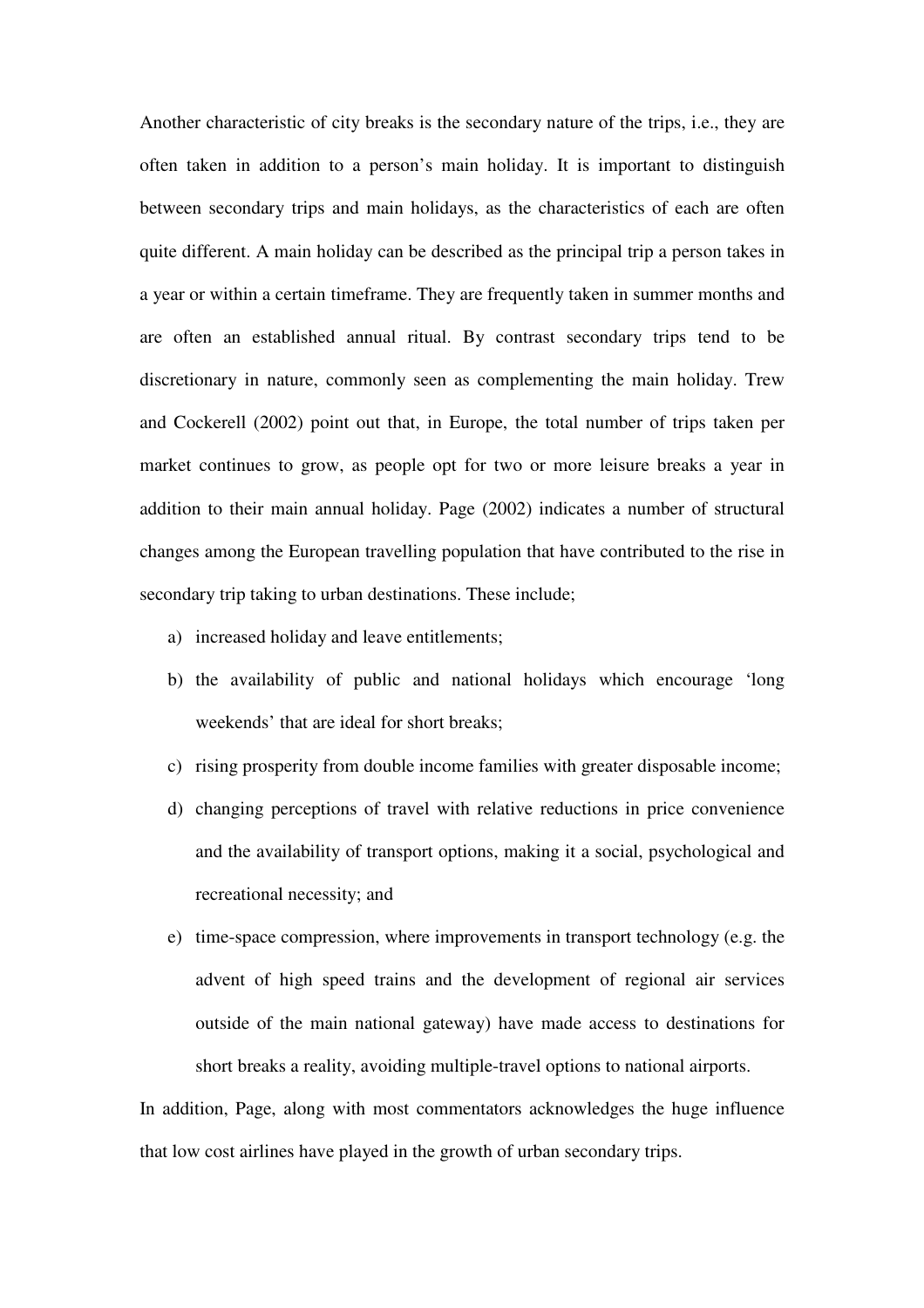#### *City Breaks and Low Cost Air Travel*

The rapid expansion of low cost airline traffic in Europe has continued unabated over the past 10 years. Original low cost carriers such as Ryanair and Easyjet have been joined by a plethora of new entrants into the market - all eager to share in European air transport's premier growth sector. According to the World Travel Market Report 2005, the UK is the most important market in Europe in terms of low fare air trips (18 million in 2004). Table 1 shows the rankings for selected markets and the respective shares of low-fare airline trips to total air volume. The figures show this share to be highest in Ireland and Spain, reflecting the importance of the low cost air sector in these countries. The low cost air phenomenon has resulted in much more affordable

| Low-fare trip<br>volume rank | <b>Market</b>         | Low-fare share as %<br>of total trip volume |  |
|------------------------------|-----------------------|---------------------------------------------|--|
| 1                            | <b>UK</b>             | 40                                          |  |
| $\overline{2}$               | Germany               | 21                                          |  |
| 3                            | France                | 22                                          |  |
| 4                            | Italy                 | 37                                          |  |
| 5                            | Netherlands           | 18                                          |  |
| 6                            | Spain                 | 47                                          |  |
| 7                            | Russia                | 14                                          |  |
| 8                            | <b>Czech Republic</b> | 34                                          |  |
| 9                            | Ireland               | 47                                          |  |
|                              |                       |                                             |  |

TABLE 1. Low Fare Airline Trips as a Share of Total Air Trip Volume 2004

Source IPK International – World Travel Market 2005

air transport being available to the public, providing a serious alternative to competing forms of transport for international travel. City break travel has benefited particularly from this, as the short stay nature of these trips makes quick access a crucial factor in the success of urban destinations. Low cost air access has helped put many new cities onto the tourist map, resulting in a whole range of new city break destinations for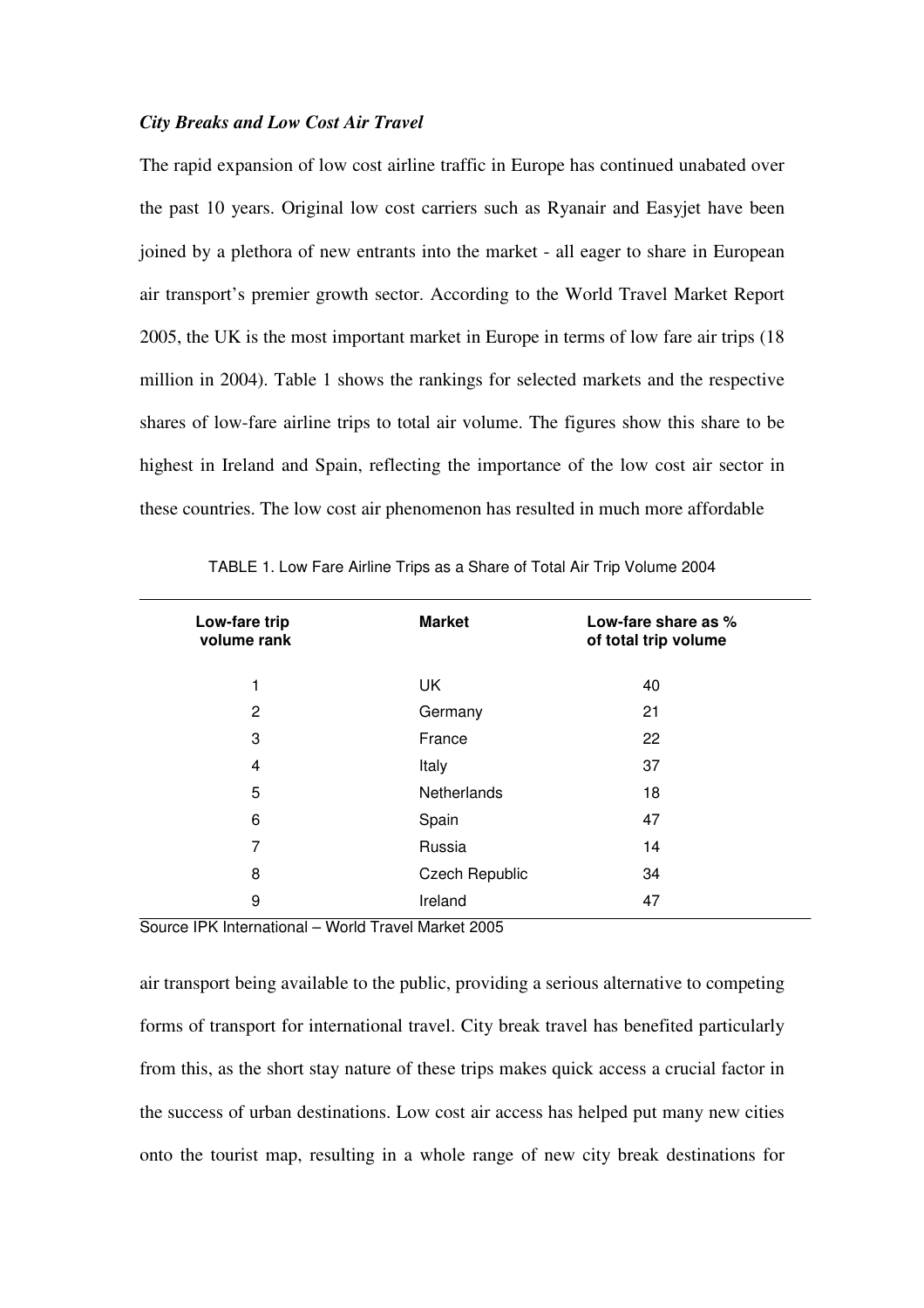potential travellers. Indeed, the presence of a low-cost carrier such as Ryanair or Easyjet can often guarantee an injection of new visitors and new routes into a city or region on a scale that most scheduled airlines could never deliver. Charleroi airport for example, has seen passenger numbers increase almost tenfold to 2 million between 2000 and 2004, largely due to Ryanair's presence (Brussels South Charleroi Airport Statistics, 2006). Not surprising therefore that many local governments have actively tried to attract low cost airlines into their localities, sometimes providing extremely appealing operating conditions.

#### *Internet Usage*

Another factor contributing to the expansion of city break travel, and one that is strongly linked to the low cost airline phenomenon, is the relentless growth of internet usage in the tourism industry. The increasing ease with which the public can access information and make bookings through the internet has greatly facilitated city break travel. The uncomplicated nature of most city break trips reduces the risk factor associated with holiday bookings. Most consist of just two components, transport and accommodation, both of which can easily be booked via the internet. This trend is likely to continue given the increased confidence people are gaining in terms of internet bookings. Transport operators and accommodation providers have been quick to capitalise on this with an increasing drive to grow direct bookings via their own websites or through a host of electronic intermediaries. The introduction of dynamic packaging has further facilitated the ease with which people can package and purchase city breaks online.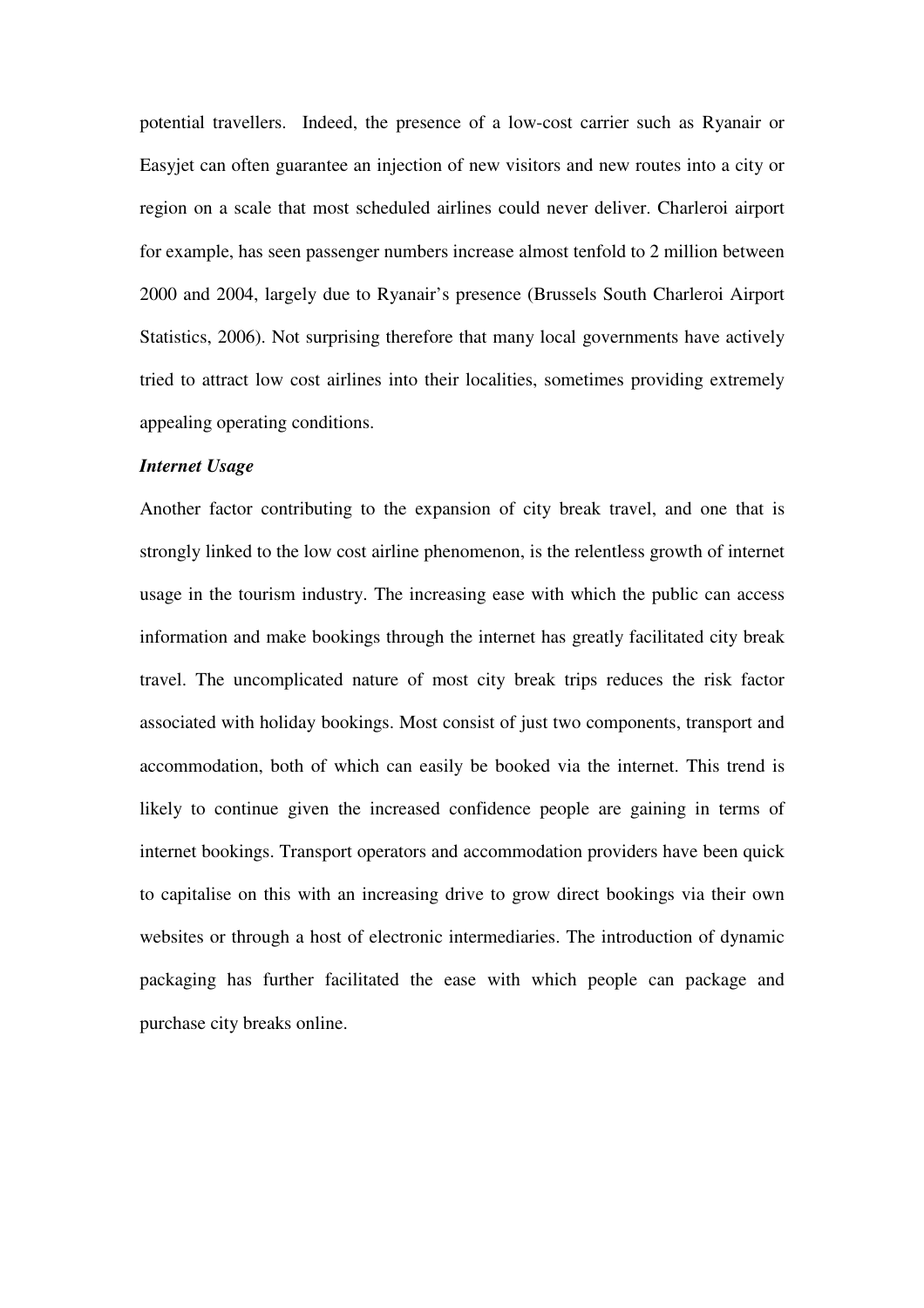#### *DUBLIN*

Dublin as a city is relatively small when compared to other European capitals. It occupies a total land area of 117.8 square kilometres and is home to 495,000 people (CSO, 2003). Over the past decade and a half, Dublin has prospered as the city has become increasingly connected into global flows of technology, capital and people. During this time the city has experienced strong increases in visitor arrivals. In fact only a drop in 2001 interrupted a sequence of year on year growth in overseas visitor numbers that goes back to 1989. Official figures for 2004 show that overseas tourists to Dublin, including non leisure visitors, totalled 3.68 million, contributing over  $\epsilon$ 1.16 billion in tourism revenue. When this figure is broken down further (see Table 2), we can see that the number of actual holidaymakers to Dublin totalled 2.06 million – with the British market providing almost half of this total. According to a recent report by

|                        | <b>Total overseas</b><br>visitors $(000s)$ | <b>Total overseas</b><br>holidaymakers (000s) |
|------------------------|--------------------------------------------|-----------------------------------------------|
| <b>Britain</b>         | 1,819<br>(49.5%)                           | 922<br>$(44.8\%)$                             |
| <b>Mainland Europe</b> | (26.2%)<br>965                             | 524<br>(25.4%)                                |
| N. America             | (17.5%)<br>644                             | 472<br>(22.8%)                                |
| Other areas            | 252<br>$(6.8\%)$                           | 144<br>6.9%                                   |
| <b>Total</b>           | 3,680                                      | 2,062                                         |

TABLE 2. Holidaymakers to Dublin by Origin 2004

Source: Fáilte Ireland (2005)

Deloitte, Dublin ranks third in Europe behind London and Paris in terms of overnights achieved. The statistics, which were supplied by European Cities Tourism, show that in 2003 Dublin achieved over 18.5 million overnights (see Table 3). This is an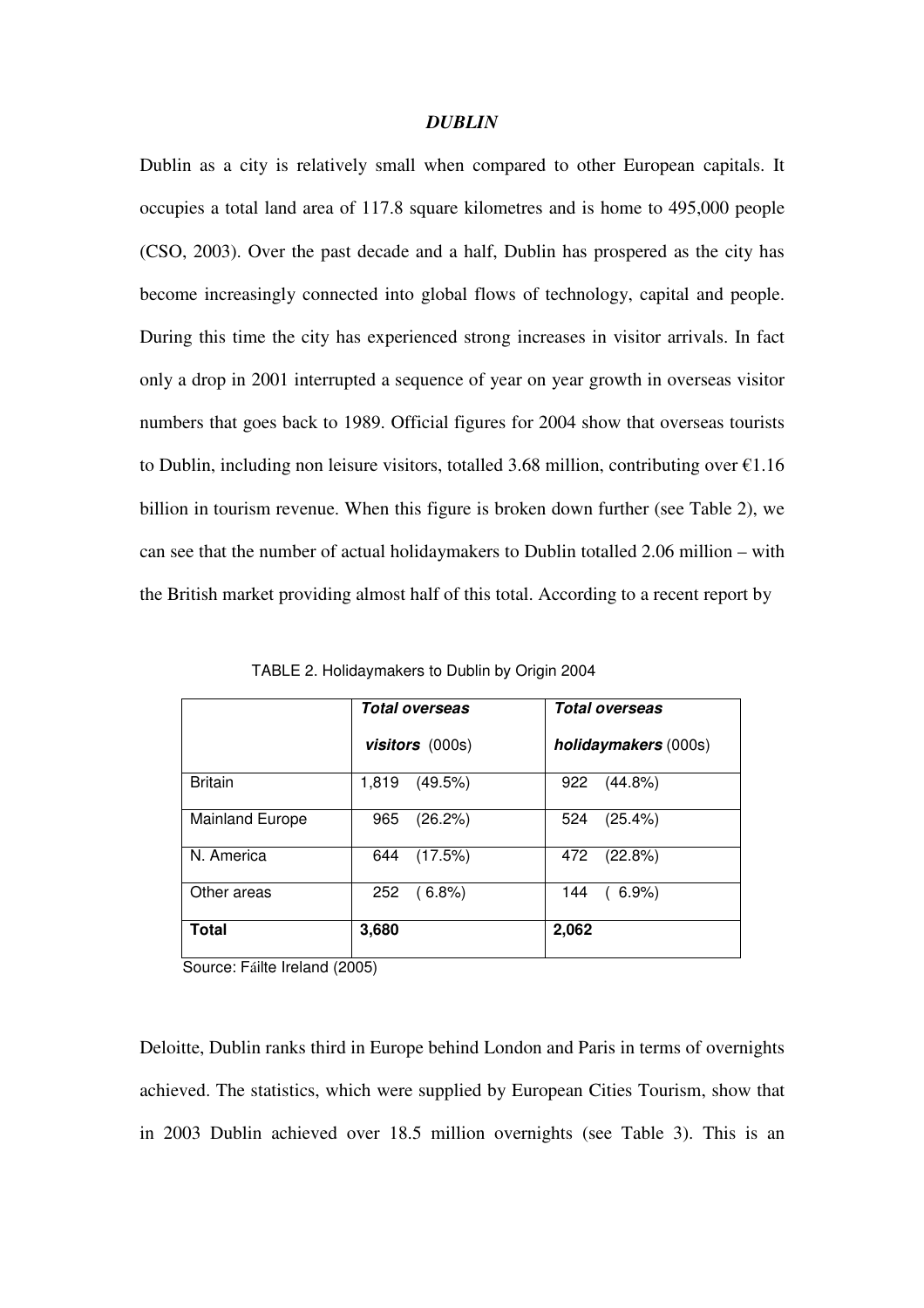impressive performance, particularly given the city's size and marketing resources compared to many of the other major urban capitals, and justifiably allows Dublin to

|                | <b>City</b> | 1990  | 2003   | % Change |
|----------------|-------------|-------|--------|----------|
| $\mathbf{1}$   | London      | 91.30 | 114.80 | 25.7     |
| $\overline{2}$ | Paris       | 31.16 | 30.87  | (0.9)    |
| 3              | Dublin      | 15.35 | 18.63  | 21.3     |
| 4              | Rome        | 12.91 | 14.46  | 12.0     |
| 5              | Berlin      | 7.24  | 11.32  | 56.4     |

TABLE 3. Overnights Achieved

Source: European Cities Tourism cited in Deloitte Report (2005)

rank itself as one of the premier tourism cities in Europe. The reasons behind this impressive tourism performance are varied but include the following factors.

# *Dublin as Capital*

Dublin, as the national capital, encourages a predictable stream of visitors to its government and national institutions. The city is the main focus for the affairs of state and is the country's principal business and financial centre. Dublin, as capital, is also home to Ireland's main cultural institutions including the National Museum, the National Gallery, the National Library, the Irish Museum of Modern Art, the Chester Beatty Library, and the National Concert Hall. These form a formidable block of cultural attractions that are clearly very popular with visitors to the city. In fact six of the top ten visitor attractions in Dublin represent national cultural institutions (see Table 4). Dublin, having served as the nation's capital since medieval times, is also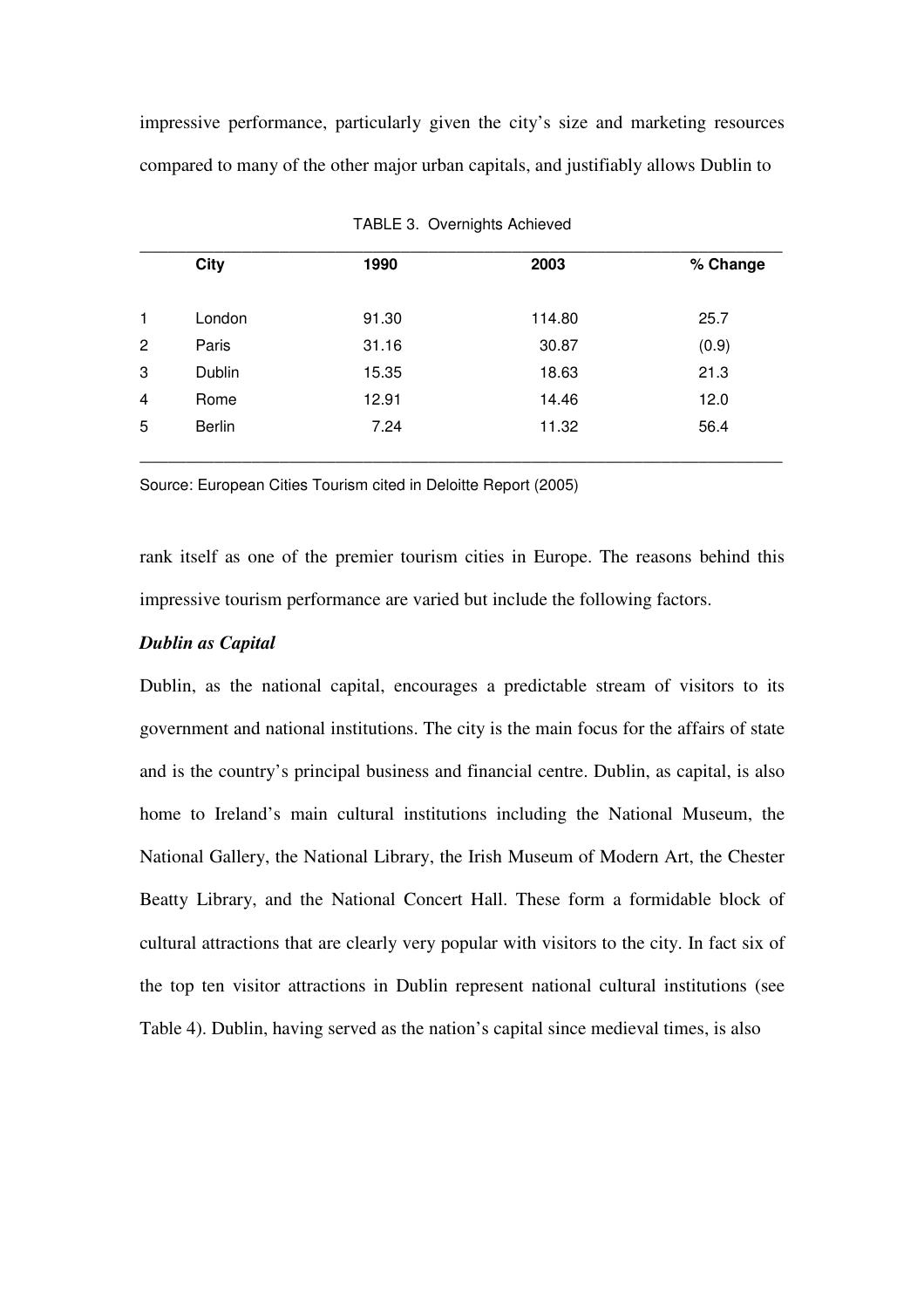|    | Top ten Dublin attractions by attendance 2003 |         |
|----|-----------------------------------------------|---------|
|    |                                               |         |
| 1  | Dublin Zoo                                    | 772,322 |
| 2  | Guinness Storehouse                           | 738,000 |
| 3  | * The National Gallery of Ireland             | 706,000 |
| 4  | Trinity College / Book of Kells               | 467,513 |
| 5  | * Irish Museum of modern Art                  | 309,000 |
| 6  | St Patrick's Cathedral                        | 275,922 |
| 7  | * National Museum of Archaeology & History    | 260,000 |
| 8  | * National Museum of Decorative Arts          | 136,868 |
| 9  | * Chester Beatty Library                      | 134,161 |
| 10 | * Natural History Museum                      | 118,705 |

Table 4. Dublin's Top Attractions

Source: Adapted from Fáilte Ireland statistics

home to most of the country's architecturally important and impressive built environment, including, stately homes, historic houses and Georgian streetscapes. In addition, the city holds a number of clear advantages in terms of its cultural past. As the main centre of learning in the state throughout its history, Dublin possesses a rich literary tradition, a fact that now forms a central role in the city's marketing and branding.

As the capital city, Dublin is also the principal transport node for the country and as such, acts as a gateway and the principal point of access for international visitors. As Table 5 shows, Dublin airport far exceeds the two other major airports, Cork and Shannon, in terms of passenger numbers. Importantly for the city an increasing proportion of these passengers are visiting Dublin only, as opposed to those just passing through. As McManus (2001: 104) points out "in the past, it was common for arriving tourists to leave the city almost immediately in search of the much-promoted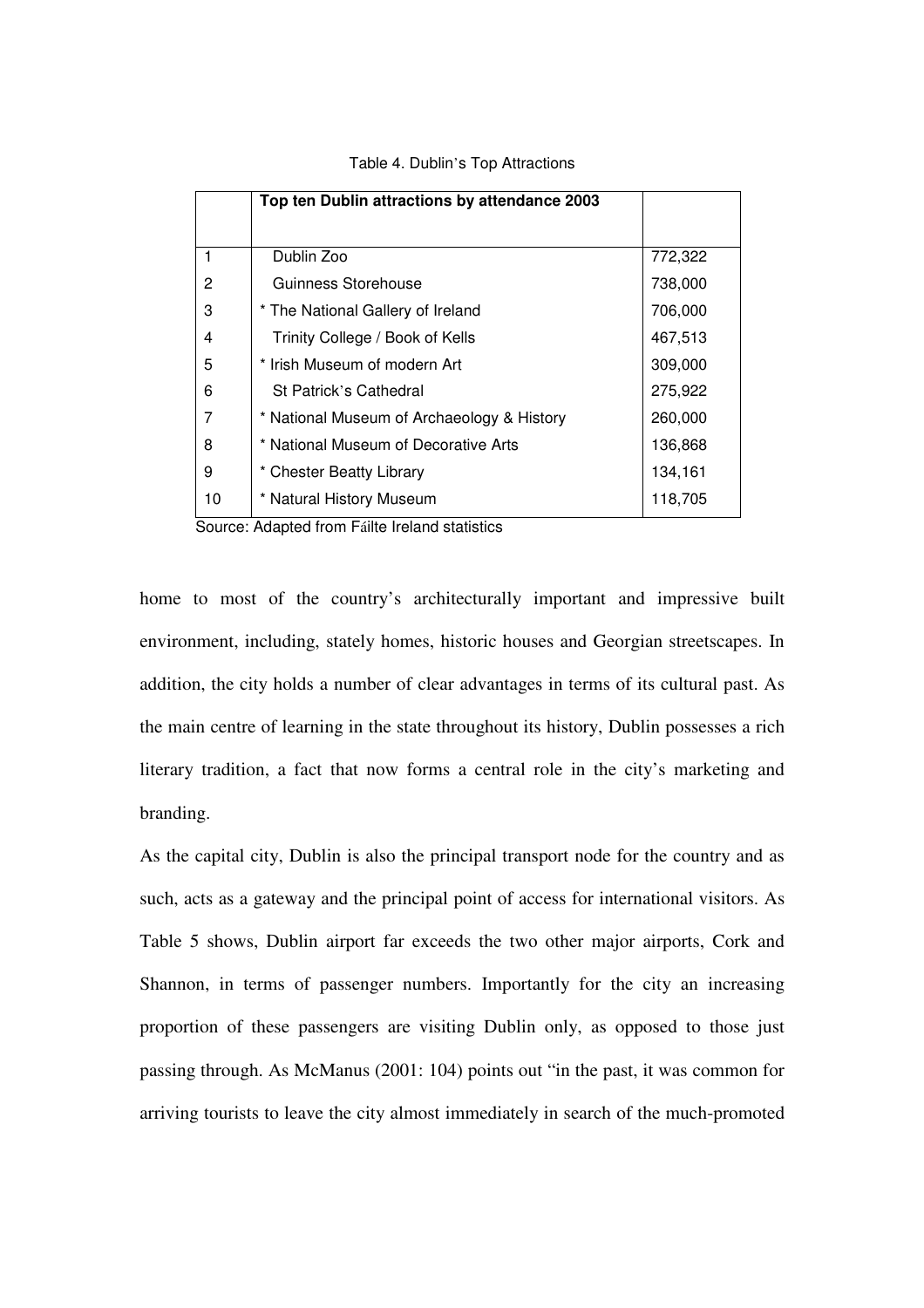green idyll. However, increasingly tourist arrivals are staying longer in the Capital and may not travel elsewhere." Dublin sees itself as a stand alone place product,

| <b>Airport</b> | 2005             | 2004             | % Change |
|----------------|------------------|------------------|----------|
| Dublin         | 18.5 m           | 17.1 m           | $+8%$    |
| Shannon        | 3.3 <sub>m</sub> | 2.4 <sub>m</sub> | $+38%$   |
| Cork           | 2.7 m            | 2.3 <sub>m</sub> | $+21%$   |
| <b>Total</b>   | 24.5 m           | 21.8 m           | $+12%$   |

TABLE 5. Passenger Numbers at Ireland's Three Main Airports

Source: Dublin Airport Authority

increasingly competing with other European capital cities, rather than other regions of Ireland. Its compact core and its variety of entertainment and cultural pursuits make it an attractive tourist destination, worthy of visiting in its own right.

# *Changing Holiday Patterns*

One of the main reasons for Dublin's success over the past 10 years has been its ability to take advantage of the changing holiday pattern of European travellers. According to McManus (2001) changes in people's preferences have seen a move from mass consumption of standardised holiday products towards more specialised niche-market holidays involving culture and heritage, active pursuits and festivals and events. In addition to this general trend towards niche products, there has been a noticeable move towards weekend and short break holidays. In this context, Dublin, along with many other similar cities in Europe, has benefited greatly, by positioning itself as an attractive destination for such trips.

# *Dublin as a Fashionable Destination*

Dublin has also benefited from a perception that it is a fashionable place to visit. It is difficult to identify the exact cause of this but certainly factors such as the association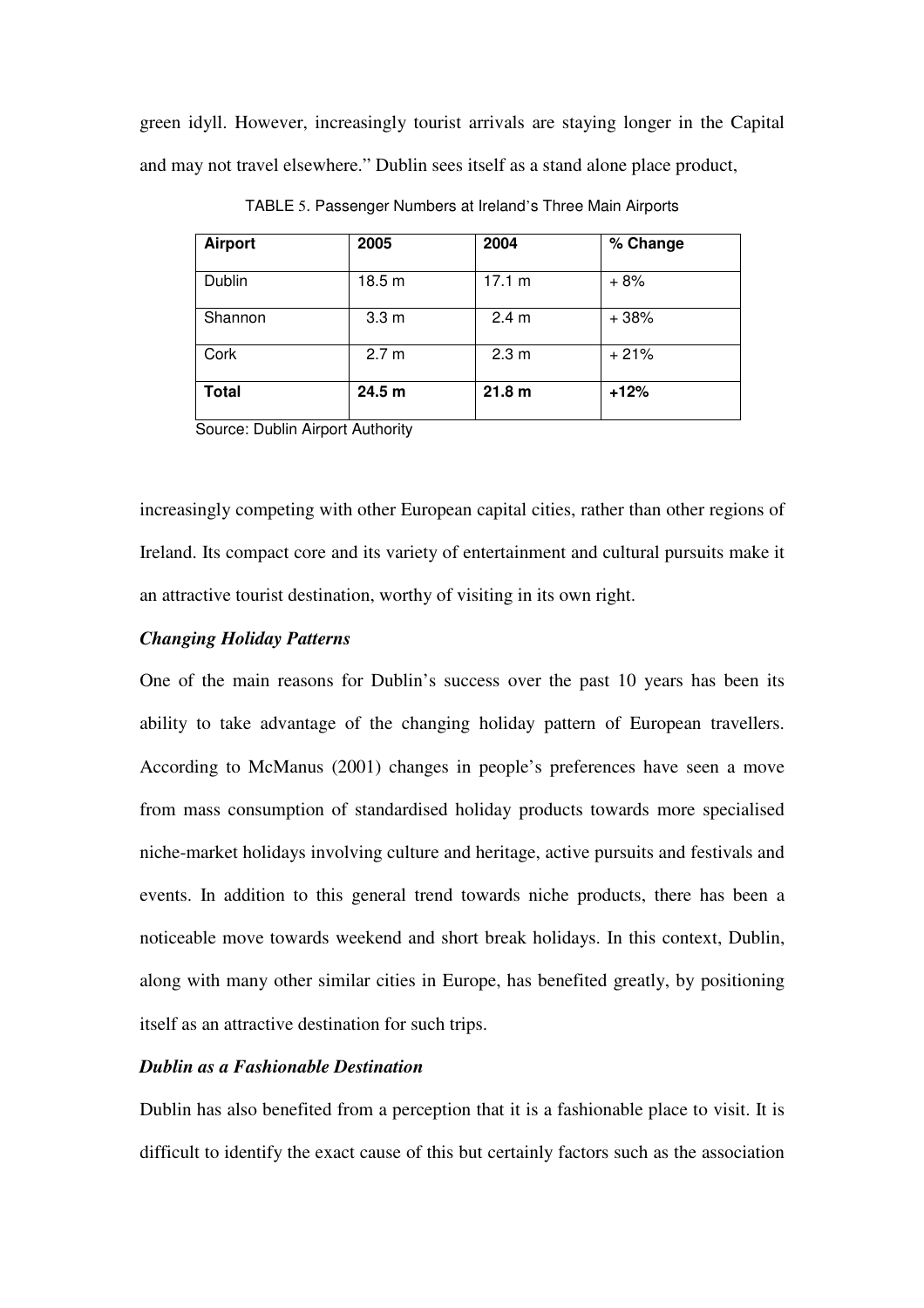with U2, the success of Riverdance (and its spin offs), and the recognition of certain Irish films have all contributed in some way to a more vibrant image for the city. In addition, the hosting and staging of a number of high profile events over the past decade including, the MTV Europe Music awards, the Cutty Sark Tall Ships race and the Special Olympics has helped substantially in terms of the promotion and marketing of the city. The reinventing of the annual St. Patrick's Day parade as a five day festival with a much larger programme of events and activities has also attracted more visitors at a crucial time of the year.

In addition, Dublin's recent economic prosperity with its consequent employment opportunities has acted as a magnet for a new generation of Irish youth. This has resulted in what Lennon and Seaton (1998: 150) describe as, "a capital with a predominantly youthful profile that reinforces its fashionability and vibrancy in areas such as music and style." There is no doubt that this has added, in a positive way, to the image of the city.

## *Criticism of Dublin as a Tourism Destination*

All these factors have contributed to the increased popularity of Dublin as a destination, and in particular as a stand alone destination, separate from Ireland. However the city has also received a certain amount of criticism in recent years. One of the main concerns at present is the perceived high costs associated with holidaying in the city. Successive surveys in recent years have shown high prices as being one of the key negative perceptions of the city by visitors (Flanagan and Dunne 2003, 2005). This is a problem that the city marketers and planners are aware of and remains a key issue facing the sustainability of Dublin as a tourist destination. Another criticism that the city has received concerns its perceived domination of the inbound tourism market at the expense of other parts of the country. Ireland's Regional Tourism Authorities,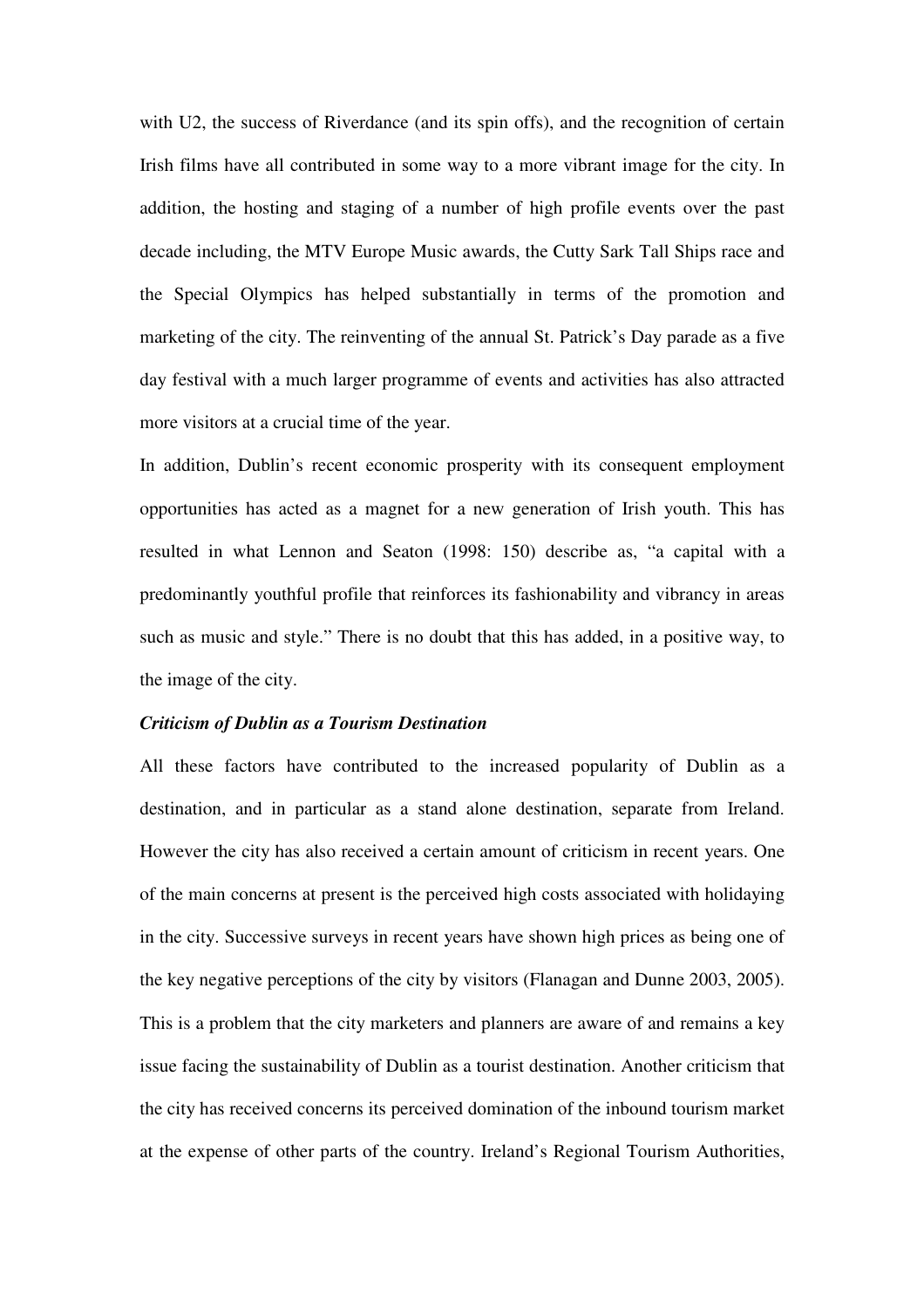particularly those along the western seaboard, have voiced serious concerns regarding the changing trip-taking behaviour of visitors which has resulted in the growth of short breaks over more traditional longer stay holidays. As already mentioned, this trend has invariably benefited Dublin, but it does so, at the expense of other parts of the country (ITIC, 2005).

However as popular as city breaks have become, there is still relatively little information on why so many people take these kinds of trips. Much of the commentary on this topic tends to be based on anecdotal experience rather than empirical evidence. This research addresses this by specifically examining the issue of city break motives and exploring the reasons behind people's decision to take such trips.

## *MOTIVATION AND CITY BREAK TRAVEL*

Tourism researchers have been tackling the question of why people travel for many years. However the approach that is probably most commonly agreed upon and used in relation to travel motivations is the 'push' and 'pull' concept (Crompton, 1979; Chon, 1989; Pyo, Mihalik & Uysal, 1989; Cha, McCleary & Uysal, 1995; Jang & Cai, 2002). Push factors have generally been thought useful for explaining the desire for travel while pull motives have been used to explain the actual destination choice. Crompton (1979) empirically identified nine motivations of leisure travelers. He classified seven as socio-psychological or push motives and two as cultural or pull motives. The seven push motives were, escape from a perceived mundane environment, exploration and evaluation of self, relaxation, prestige, regression, enhancement of kinship relationships, and facilitation of social interaction. The pull motives were novelty and education. In other tourist motivation research, Iso-Ahola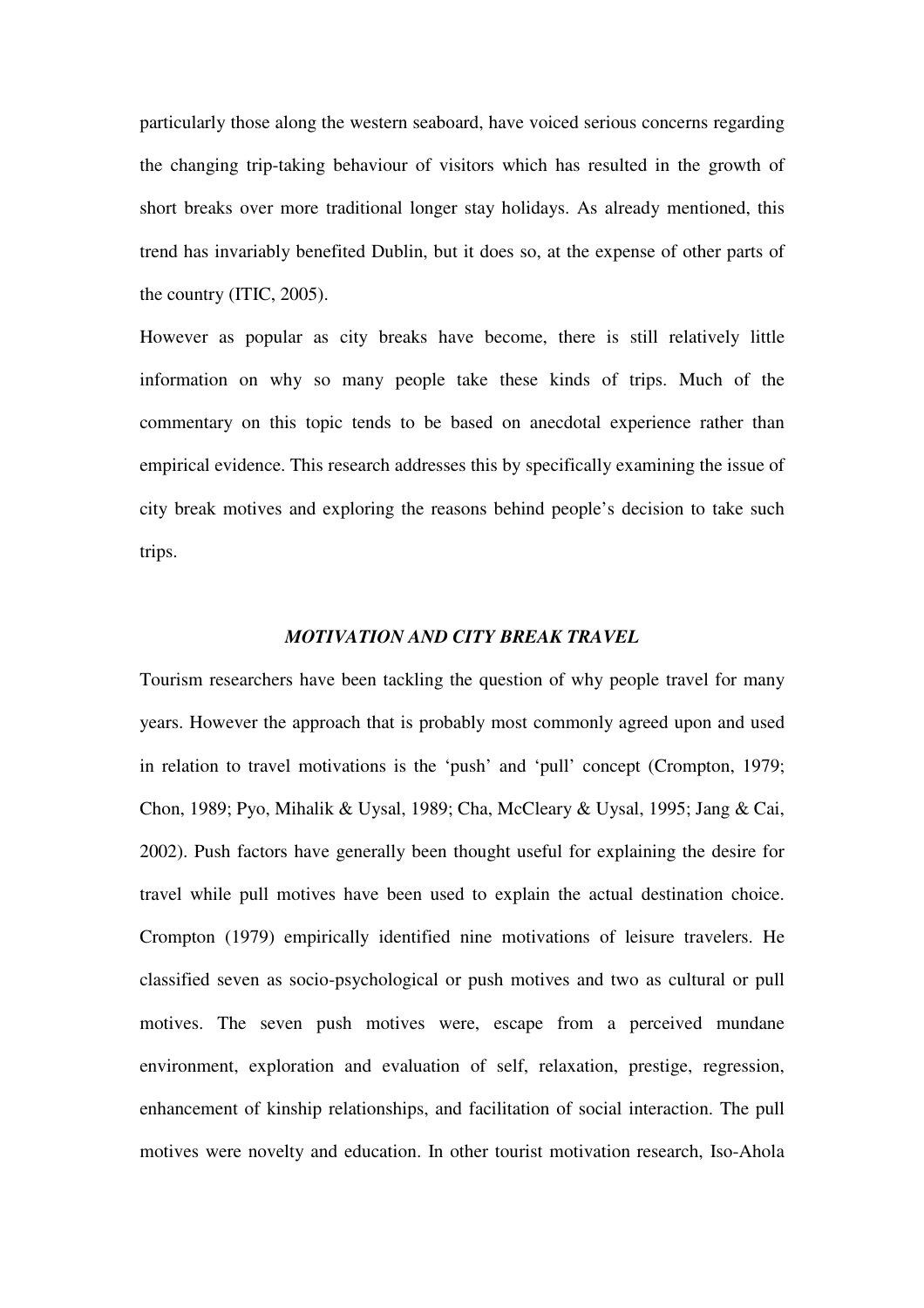(1980, 1982) focused on the social-psychological aspects of trip taking, including the approach-avoidance dimension of the travel decision. He put forward two motivational forces that simultaneously influence tourist behaviour: *approach* (seeking recreational opportunities for certain intrinsic rewards) and *avoidance* (escaping of routine and stressful environments). He further concluded that tourism represents more of an escape-oriented than an approach-oriented activity for most people under most conditions. Interestingly, the author points to the trend toward more frequent, but shorter holiday taking as being indicative of how the escape dimension is a more important motivational force than the seeking aspect. Another useful study was Teare's (1994) examination of peoples' motives for purchasing hotel leisure breaks in the UK. From his research he derived a six-part classification of primary motives. These were as follows:

- 1. To coincide with attending a pre-arranged event
- 2. In response to the need for a break from family/domestic commitments routine problems/employment-related pressures
- 3. In response to a desire to relax/recover in different/comfortable surroundings.
- 4. In response to a desire to visit a particular town/region/hotel/somewhere new.
- 5. To compensate for a missed summer (main) holiday opportunity.
- 6. For the specific benefits derived from taking short breaks on a regular/seasonal basis.

One of the main difficulties with many of the principal classification models of tourism motivation is the fact that they are so general. The truth is, no widely recognized format exists for categorizing the main motivating factors in tourism. The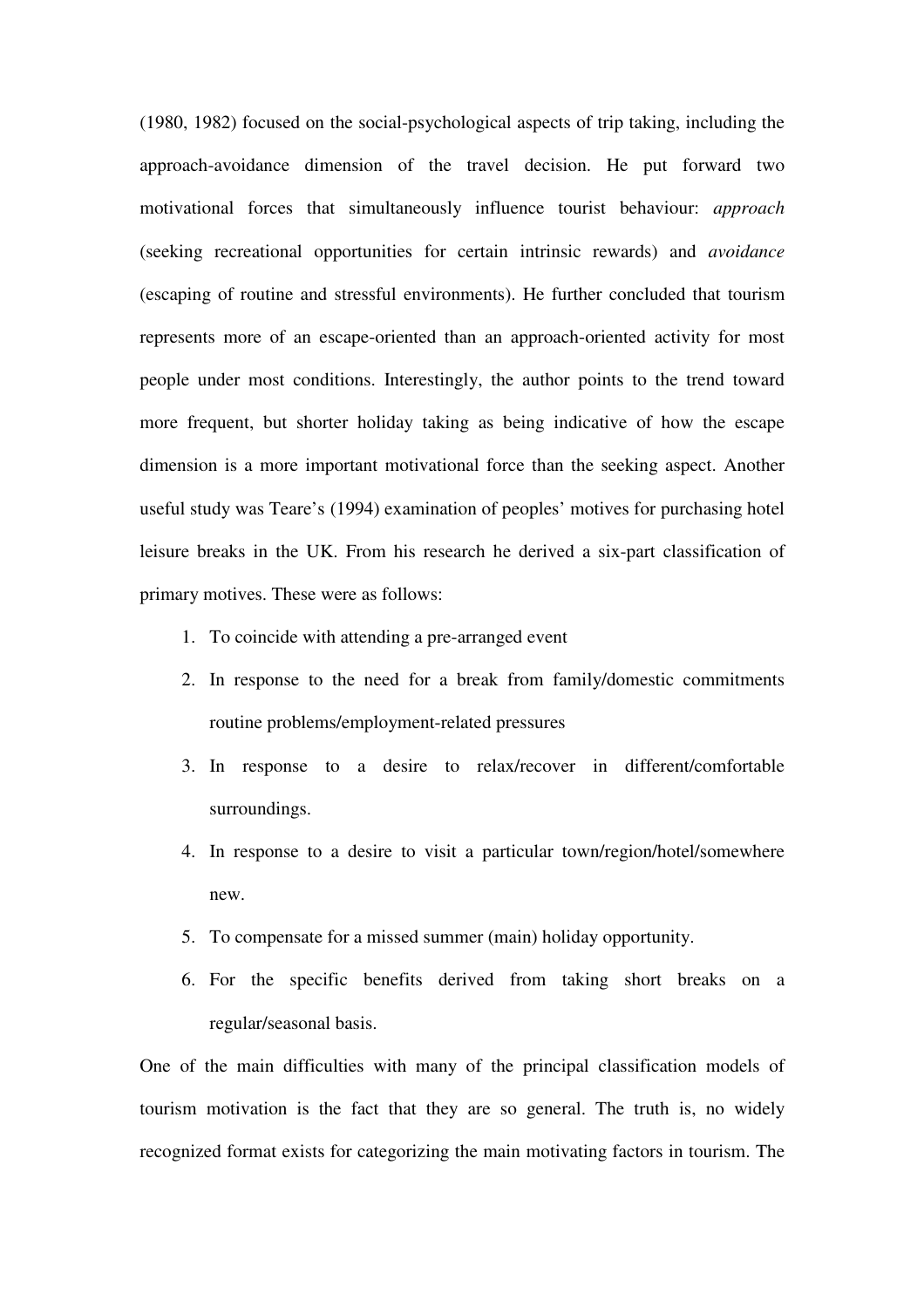type of trip a person takes, in terms of its core characteristics, e.g., main holiday, activity holiday, city break, VFR trip, etc., is rarely highlighted when analysing tourism motivation. The fact that people's personal motivations may differ according to the nature of the trip they take is seldom addressed by researchers. Bloy (2000) highlights this fact when he comments on 'the paucity of current tourist motivational research in being able to accommodate a dynamic model of intra-personal motivation.' He points out that most studies tend to make the assumption that a person has one set of motivations and seeks one type of holiday to satisfy them. He therefore highlights the need for 'applied research to be undertaken within the tourism field in order to test the hypothesis that an individual's motives can vary over a number of holidays.'

This notion of motivational heterogeneity across leisure trips is an important point and one that has significant relevance to this research. The factors that motivate people to take a city break have rarely been examined, particularly in the context of trying to determine if such motives are different or distinctive from those of other types of holidays.

#### *METHODOLOGY*

In order to gain comprehensive and detailed 'insights' into city break motivation, a qualitative approach to data collection and analysis was adopted. Forty in-depth interviews were conducted with visitors to Dublin who were identified as being on a city break holiday. To be eligible for an interview, participants had to be out of state leisure visitors who were visiting Dublin city, with no overnight stay at any other destination during the trip. In-depth interviewing was chosen because it provided a data gathering tool which enabled a 'focusing' of the research effort to take place. It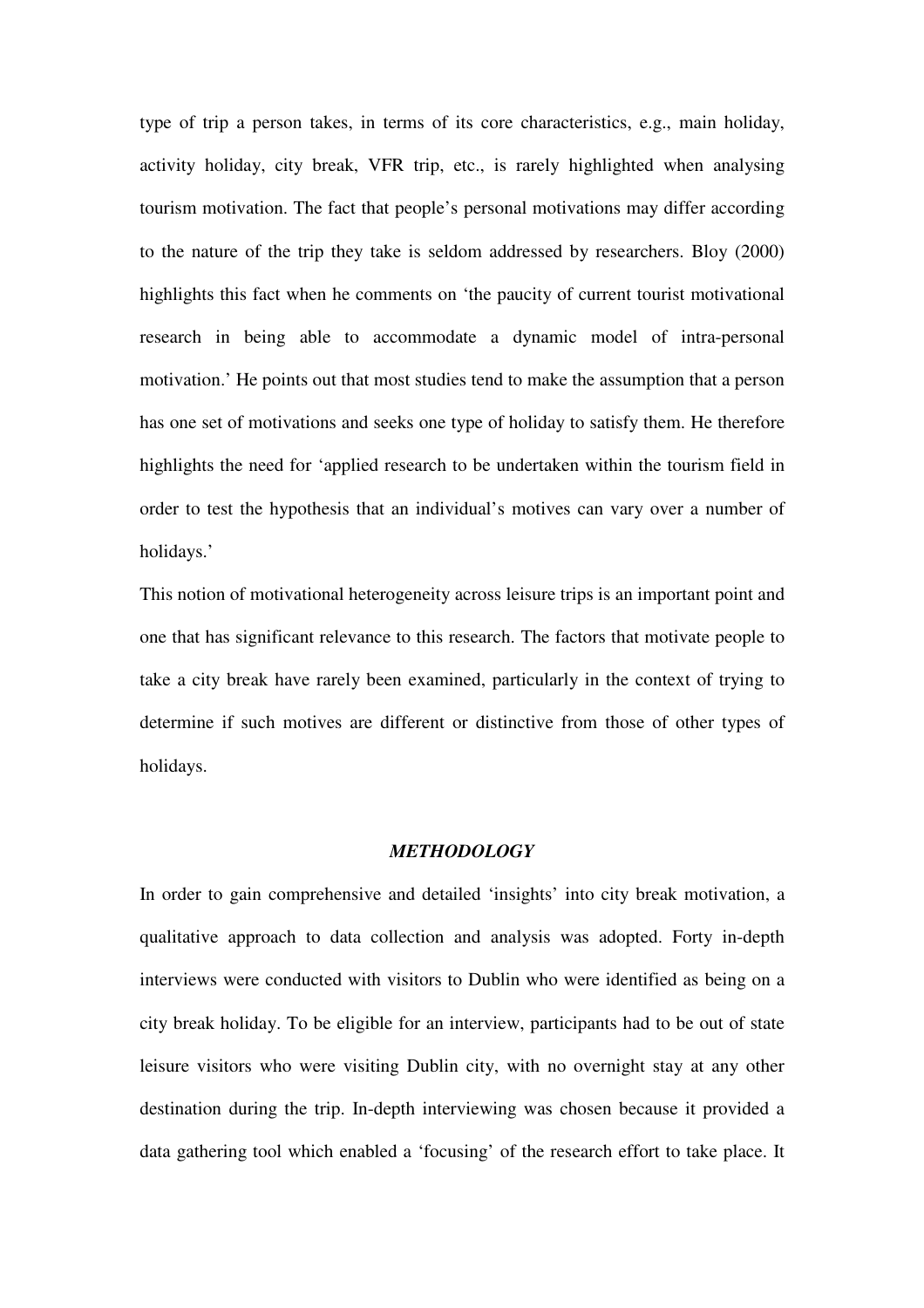allowed the freedom to probe the topic of travel motives to such an extent that real insights could emerge. This was deemed crucial, as travel motivation is one of the most complex and misunderstood topics in tourism research. The study sought to provide insights from 'thick descriptions,' in the visitors' own words, about their motives. These thick descriptions, as outlined by Geertz (1973), consist of detailed information about the process being examined from the viewpoints of the participants in the process. Previous research carried out by the authors established a profile of the city break market into Dublin (Dunne, Buckley & Flanagan, 2006). Drawing on data from this study, it was possible to develop an accurate sampling frame relating to the characteristics of city break visitors to Dublin. The interviews were carried out at three locations around the city, at different times of the year, and at different times of the week. Interviews lasted between 25 minutes and 1 hour and were tape-recorded. They were later transcribed and subsequently analysed using a qualitative approach involving data reduction, data display, and conclusion drawing/verification, as outlined by Miles and Huberman (1994). From this, a number of themes relating to people's travel motives emerged. The detailed information collected from the interviews consisted of, not just respondents' city break motives, but also the motives which influenced their last main holiday. In order to provide a more meaningful analysis of the findings, it was decided to compare and contrast both of these sets of motives using the push and pull model. Such a comparison proved insightful as it allowed city break motives to be analysed in the context of a different type of trip.

# *FINDINGS*

During the interviews, respondents were asked to explain how the idea of taking a trip to Dublin first came into their mind. From this, the main motives for the trip were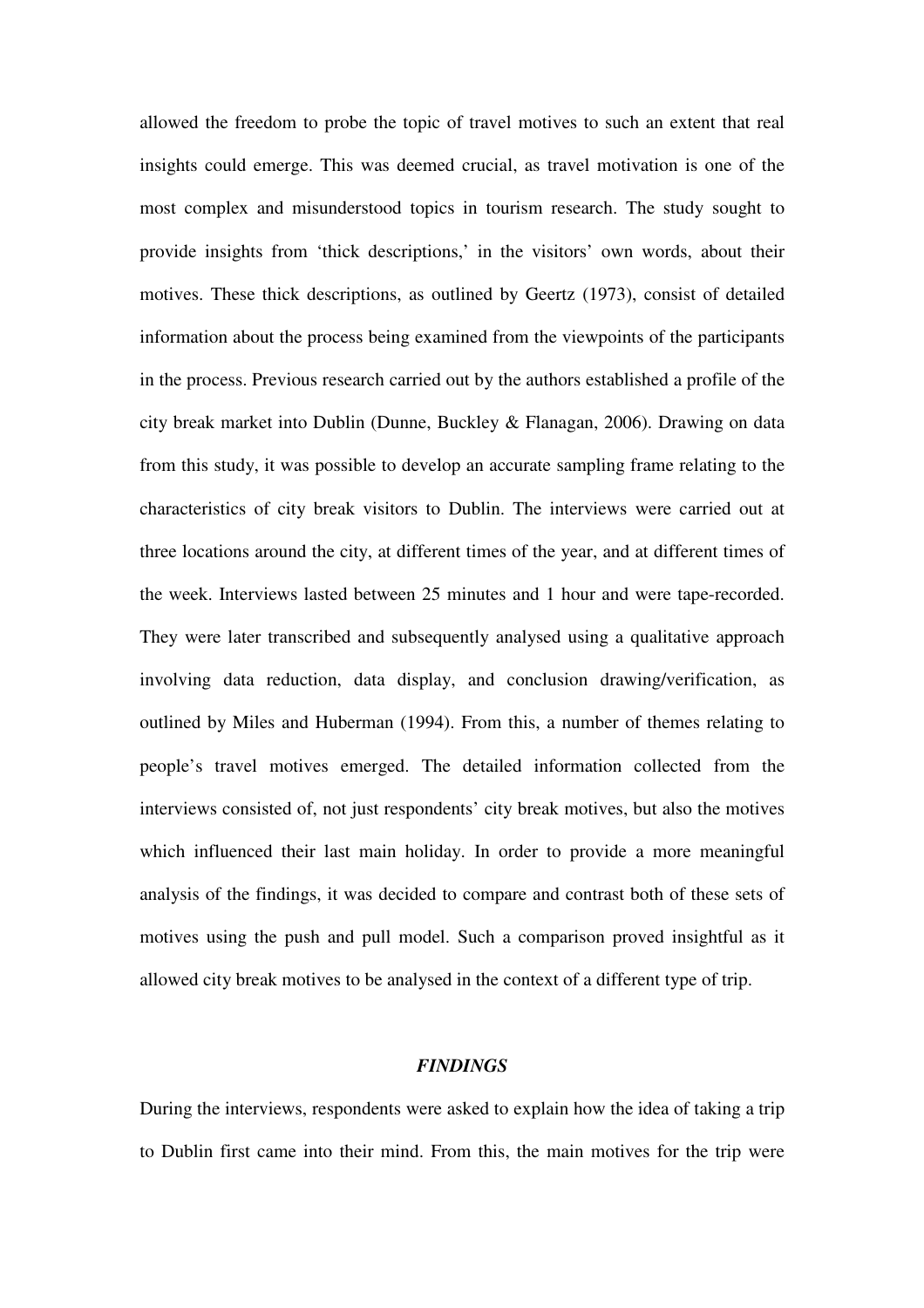teased out and probed. In addition the same respondents were asked to think back to their last main holiday and explain the motives involved in that decision. The results revealed are illustrated in two tables (6 & 7) and show the principal push and pull factors for each type of trip. The motives in each table are listed in order of prevalence in the research findings, that is, how often the motives were cited as a reason for taking the trip. The categories were formed by applying a traditional cut and paste technique, with the exact labels being assigned to each category according to their relevance and concurrence with previous motivational studies.

| <b>Push Factors</b>       |     | <b>Pull Factors</b>          |     |
|---------------------------|-----|------------------------------|-----|
| Escape                    | 38% | Convenience / Ease of Access | 35% |
| Socialise (internal)      | 33% | Cost of travel               | 33% |
| Self Esteem (gift giving) | 15% | Fun destination image        | 23% |
| Fun / Excitement          | 13% | Pre arranged event           | 23% |
| Socialise (external)      | 10% | Friendly image               | 13% |
| Relax                     | 10% | Previous visit               | 10% |
|                           |     | <b>Tourist sites</b>         | 5%  |
|                           |     | Security / Familiarity       | 5%  |

Table 6. City Break Push and Pull Factors

## Table 7. Main Holiday Push and Pull Factors

| <b>Push</b>     |     | Pull                  |     |
|-----------------|-----|-----------------------|-----|
| Relax           | 35% | Sun, sand, sea        | 38% |
| Social          | 25% | Positive/Fun Image    | 20% |
| Escape          | 20% | Quality of facilities | 15% |
| Fun/ Excitement | 10% | Cost of trip          | 10% |
| Prestige        | 8%  | Previous visit        | 10% |
| Education       | 8%  | <b>VFR</b>            | 8%  |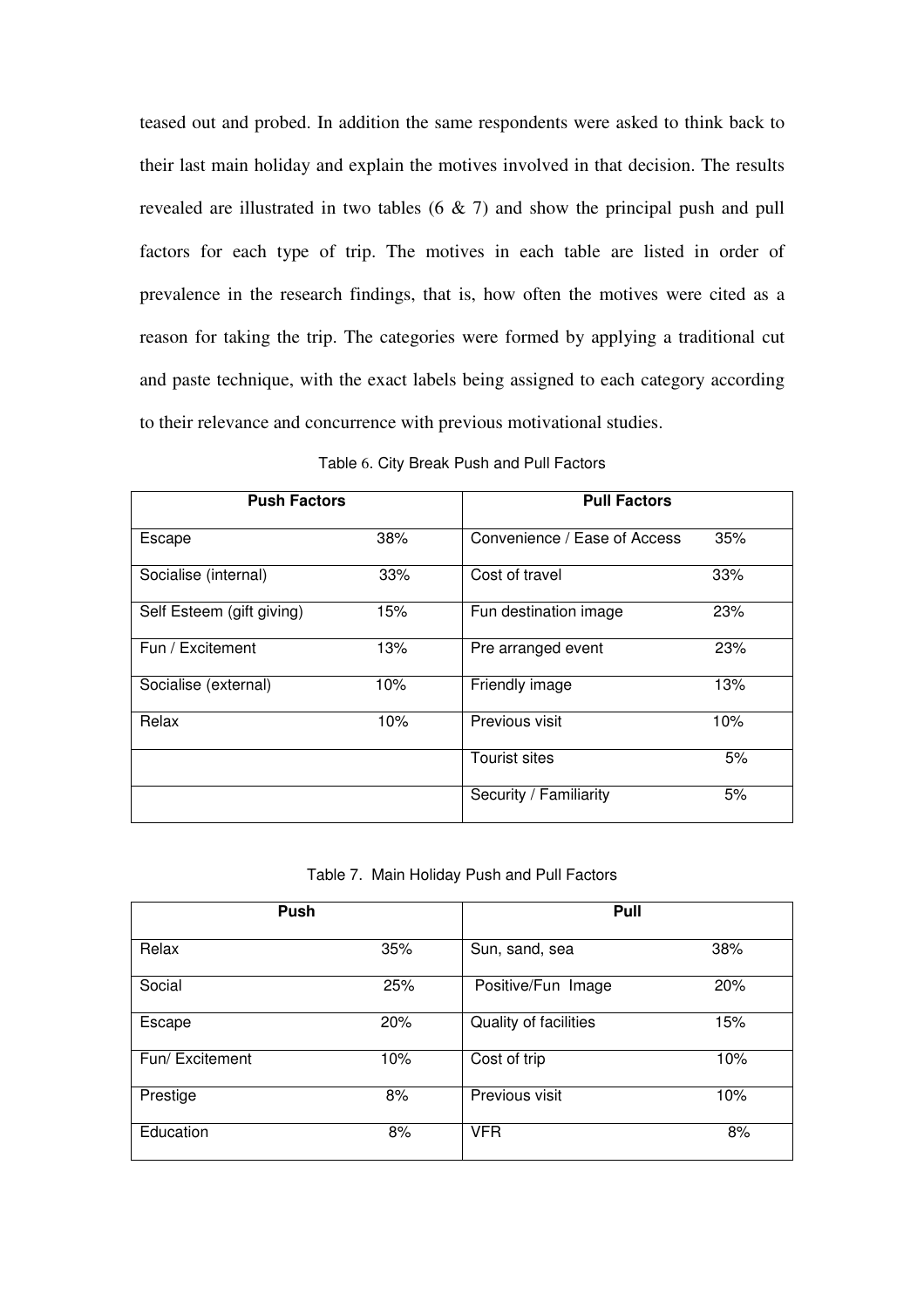Although the findings from this research show many similarities to other studies on tourism motivation in terms of the actual push and pull motives revealed, interesting variations emerged when these motives were analysed on the basis of type of trip. Some clear differences between the reasons respondents travelled to Dublin on a city break and the reasons they went on a main holiday were discovered. These are now examined under the headings of push and pull motives.

#### *PUSH MOTIVES*

#### *Escape*

The findings reveal that the 'escape' motive was the most frequently mentioned reason for taking a city break. 'Escape' refers to what Crompton (1979) calls, "a temporary change of environment" which is "physically and socially different from the environment in which one normally lives." For many respondents, the city break provided an ideal vehicle to escape from the humdrum of the home environment: *"A city is good for a break. There is lots to do and see. You can do nothing or do lots, it's up to yourself. We decided to just get away, sample a bit of life in a different city."* (Beverly, Leeds).

The escape was not always just a break from a mundane environment either - many people were using the city break as a respite from the pressures of parenting: *"We have a young son - he's one and a half and he's into everything at the moment. Jane's mother took him for these few days. It's great to just get the break."* (Brian, Nottingham). This is consistent with Teare's (1994) findings on hotel leisure break motivation in the UK. One of the six primary motives he discovered concerns people's need for a break from family or domestic commitments.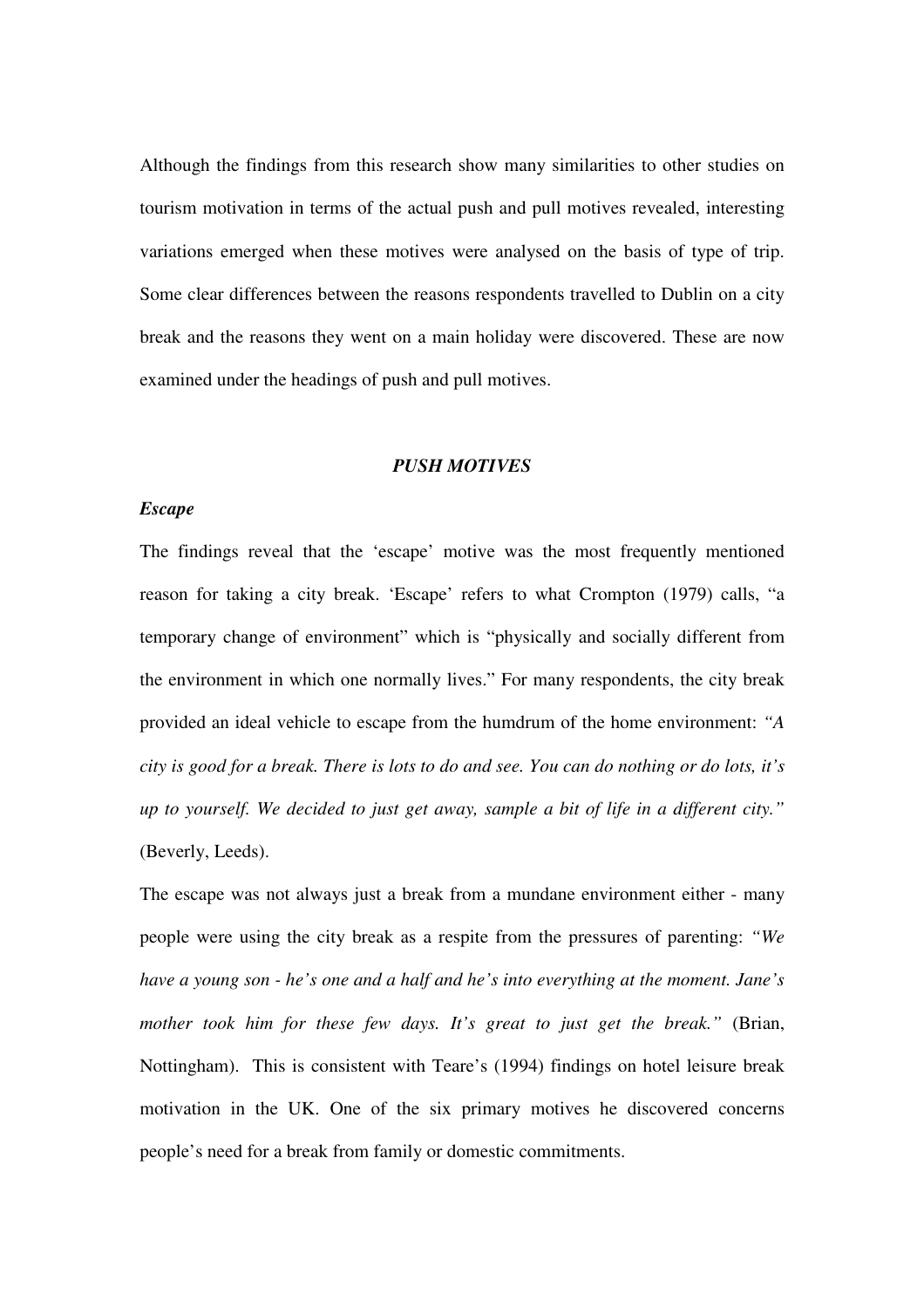Interestingly 'escape' was cited far less frequently as a motive for the respondents' main holidays. It ranked third, well behind the motive of 'relaxing', which was found to be the principal reason for people taking a main holiday. Most respondents felt that their main holiday was all about "chilling out," "unwinding," and "recharging the batteries." In contrast the city break was considered more as a 'doing' holiday, getting out and about and seeing things. People did not perceive such trips as an opportunity to laze around a hotel room or catch up on sleep. The difference between the two types of holidays is apparent from the following response from a visitor when he compared his previous city break trips to a recent main holiday to the Caribbean: *"I think that Dublin, London, Edinburgh, Paris, Lyon or whatever, is a city break. In you go, do it in a short amount of time, 3, 4, 5 days max – no beach, no sun. The Caribbean on the other hand, I want to do nothing - lie on a beach, get some sun and that's it"* (Paul, Bath).

# *Social*

The second most popular motive for taking a city break involved the desire to satisfy a social need. This again is a common push motive found in many motivational studies. Crompton divides the social motive into two main categories, enhancement of kinship relationships and facilitation of social interaction. The former refers to the desire to enhance or enrich family relationships, while the latter represents a need to "meet new people in different locations." The findings for Dublin indicate the presence of both of these motives and these are classified as 'internal,' for socialising within the travel party, and 'external' for socialising outside the travel party (see Table 6). For city break trips, the desire to enhance relationships was found to be, primarily, in the context of partners, spouses or other adults and rarely involved families with children. Many of these trips had a romantic element: *"It is a good*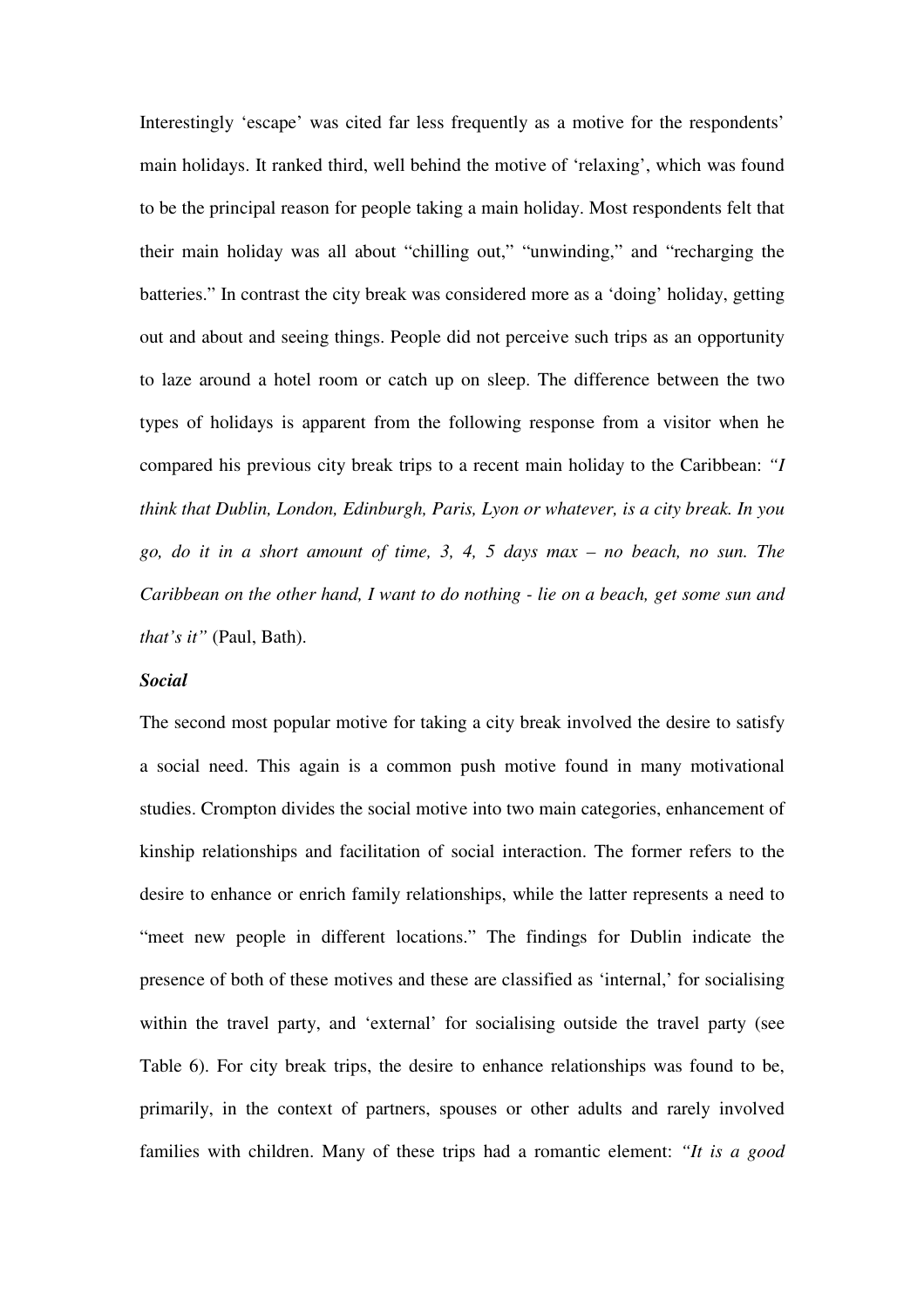*chance for us to have a good time alone, together, in a nice…atmosphere"* (Philippe, Paris). Where children were present it was often the case that they were older: *"a lot of the motivation was to get a break with my daughter because she is away at university, it's her first year away"* (Diane, London). Many city breakers also cited the desire to socialise with friends as an important motivating factor. This included respondents who were part of stag/hen parties or groups of friends just getting away for a break together: *"I suppose it was a good chance to get away with some mates, have some fun and enjoy a different setting"* Michael, Surrey).

The other social element that Crompton refers to - the desire to meet with other people at the destination - was also evident for city breakers. Dublin was perceived by some respondents as being a place where they could easily interact with locals and this was, in certain cases, a key motivating factor: "*I think listening to music in pubs and meeting and talking to people – this is important to me in Dublin. Irish people like to talk and so, I think, it is easy"* (Maria, Italy).

Interestingly, although the social need was also found to be important in the main holiday travel decision, the specifics of the motives involved were quite different. For example the enhancement of relationships in most cases included a wider family unit, which usually involved children, indicating a desire for people to use the main holiday as a chance to come together and spend "quality time" as a family unit. In addition, the other social element of meeting with locals at the destination hardly figured at all for main holidays.

# *Gift giving*

One of the most interesting findings in relation to the city break travel decision was the way in which some trips were bought as a gift to mark some event or occasion. Six interviewees were on a city break that they had either purchased or had received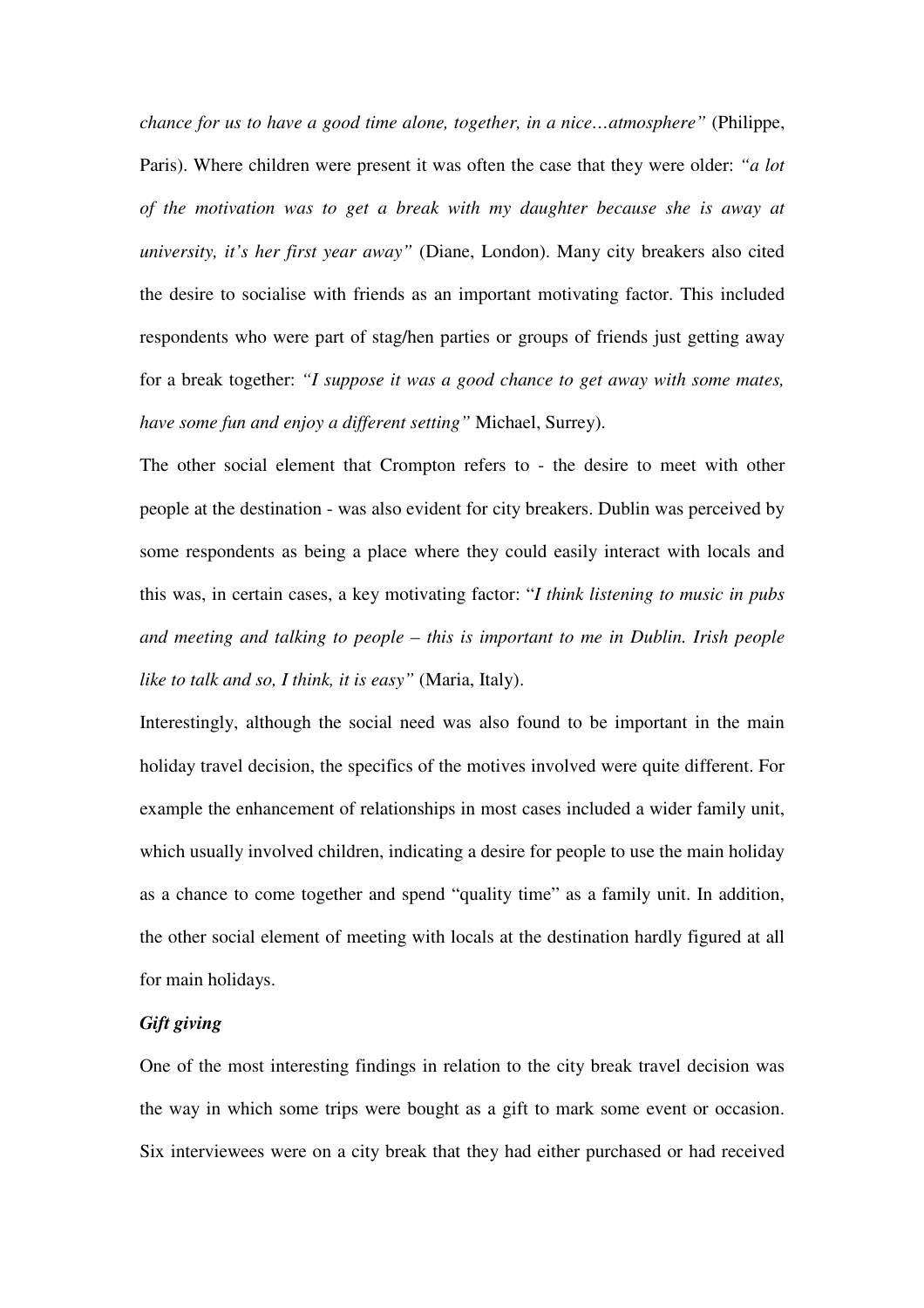as a gift (birthdays and anniversaries were the main reasons involved). The ultimate motivation behind such gift giving was interesting to observe. On one level the trips were purchased for quite altruistic motives: *"the reason we came this time was Kev had a 50th birthday, and this was my birthday present to him"* (Paula, Birmingham), but on another level self esteem motives were also evident, i.e. the giving of a city break as a present made people feel good about themselves. It would seem from the findings that city breaks are quite suited as gift products, possibly because of the novelty aspect but also due to the relative low cost and generally uncomplicated nature of the trips compared to other forms of travel.

Such gift giving behaviour was not evident with main holiday motives, although this is hardly surprising given the cost of many of these trips. However a motive which *was* evident here and which is particularly associated with more expensive and exotic main holidays was "prestige." This relates to what Fodness (1994) calls the 'value expressive function of leisure travel' where the trip represents a combination of both symbolism and self-expression. This is evident in the following response, where one of the interviewees was explaining his motives for visiting Singapore on his last main holiday: *"well it's very exotic, somewhere not everyone goes to - it's different. It's nice, I suppose, to be able to say you have had afternoon tea in Raffles hotel, isn't it?"* (Simon, London). No such motives were evident for city break trip taking – probably because of the relative familiarity of the destination, and possibly, as Crompton points out, "as travel has become more frequent, it is perceived to be less prestigious."

# *Fun / Excitement*

The final push motive revealed for city breaks is termed "fun / excitement" and relates to the pleasure seeking desire of travellers. This motive was prevalent not just among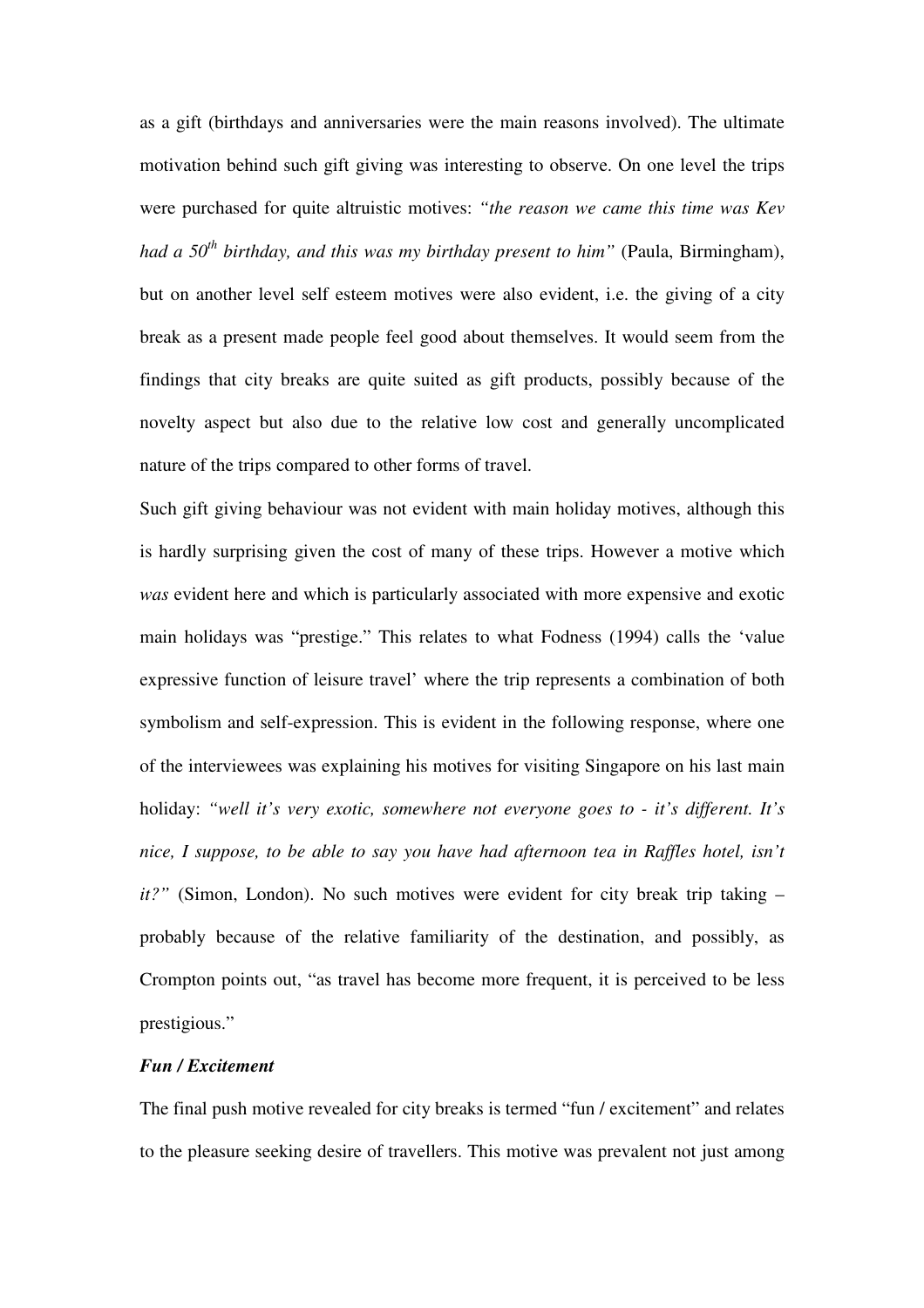the hedonistic stag and hen party respondents but also a number of others who came to Dublin to get away and have some fun: "W*e just came here to kick back and have a blast. My husband Phil and my friend Beth's husband Tom went away earlier this year on a golfing vacation to Florida - so we decided we needed to have some quality girl time, and here we are"* (Sandy, New York). This is similar to what Fodness describes as the 'utilitarian function of leisure travel,' where people are escaping on the one hand but are doing so with some clear leisure goal in mind, or as he puts it "an escape to recreational or fun activities."

## *PULL MOTIVES*

# *Ease of Access & Cost*

When pull motives were examined in relation to city breaks, two factors in particular emerged as being crucial - cheap flights and convenient access. This can be attributed to what could be termed the 'Ryanair effect.' There is no doubt that the presence of Ryanair has had a significant impact on the success of Dublin as a city break destination: *"it was cheaper to come here than what it is to go to my work, and it was quicker. I mean it takes me an hour and a half to go to my work, whereas I mean I couldn't believe it, it was 50 minutes. We left home at 7 o'clock in the morning and arrived here at 7.52. I mean it's incredible, I couldn't believe it for 70p each way - I mean that's much less than I pay going to work. Although I know the taxes bring it up but still it's amazing."* (Ruth, Glasgow).

More than two thirds of all respondents travelled on a Ryanair flight, and almost all of those lived within an hour of an airport served by Ryanair. This convenience was a crucial factor for many in the decision to come to Dublin. Some people for example specifically examined the low cost airline routes served by their nearest airport and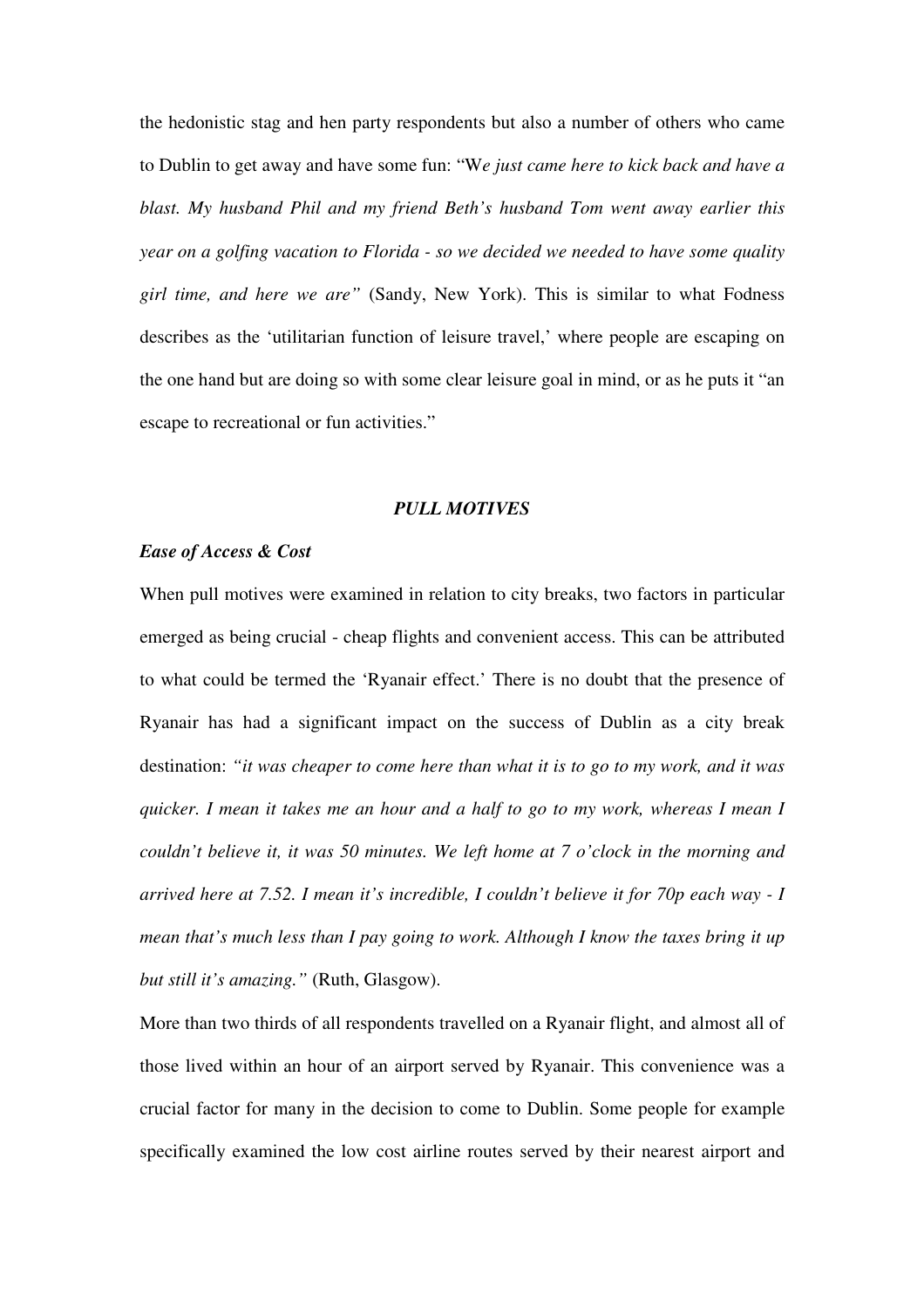made their destination choice on this basis: *"it basically came down to Edinburgh or Dublin – and I had been to Edinburgh two years ago. We actually fancied going to Valencia originally, but there weren't any flights there,"* (James, Luton). Where the choice was between two or more easily accessible cities, cost frequently emerged as the deciding factor: *"I've always wanted to come to Dublin but at first we actually looked at Prague. And I had a few days off work and I was looking at the prices of Prague and they had gone up, and then we thought what about Dublin and that's how it came about, ...it was more reasonable for two nights in Dublin than what it was to go to Prague"* (Chris, Newcastle).

Interestingly the importance of ease of access and convenience was not really evident in relation to main holidays. Of much more relevance in that decision was the allure of sun, sand and sea. Such heliotropic tendencies are understandable for main holidays given the family nature of most trips and the keen desire to relax while on holiday.

#### *Fun Image*

The image of Dublin as a fun destination also proved to be a significant motive for some city breakers. They referred to the city as "lively" and commonly described it as having an upbeat atmosphere. Some respondents also mentioned the phenomenon of "having the craic" (having a good time) as an attractive characteristic of the city. Most people expressed a positive "feeling" for the city, although for many this was difficult to articulate. The city seemed to engender a stronger 'emotional' connection with visitors, than a physical or visual one. This is probably related to the way Dublin is marketed. The city is intentionally depicted as a fun and fashionable destination with a convivial and hospitable host population.

# *Pre-arranged Event*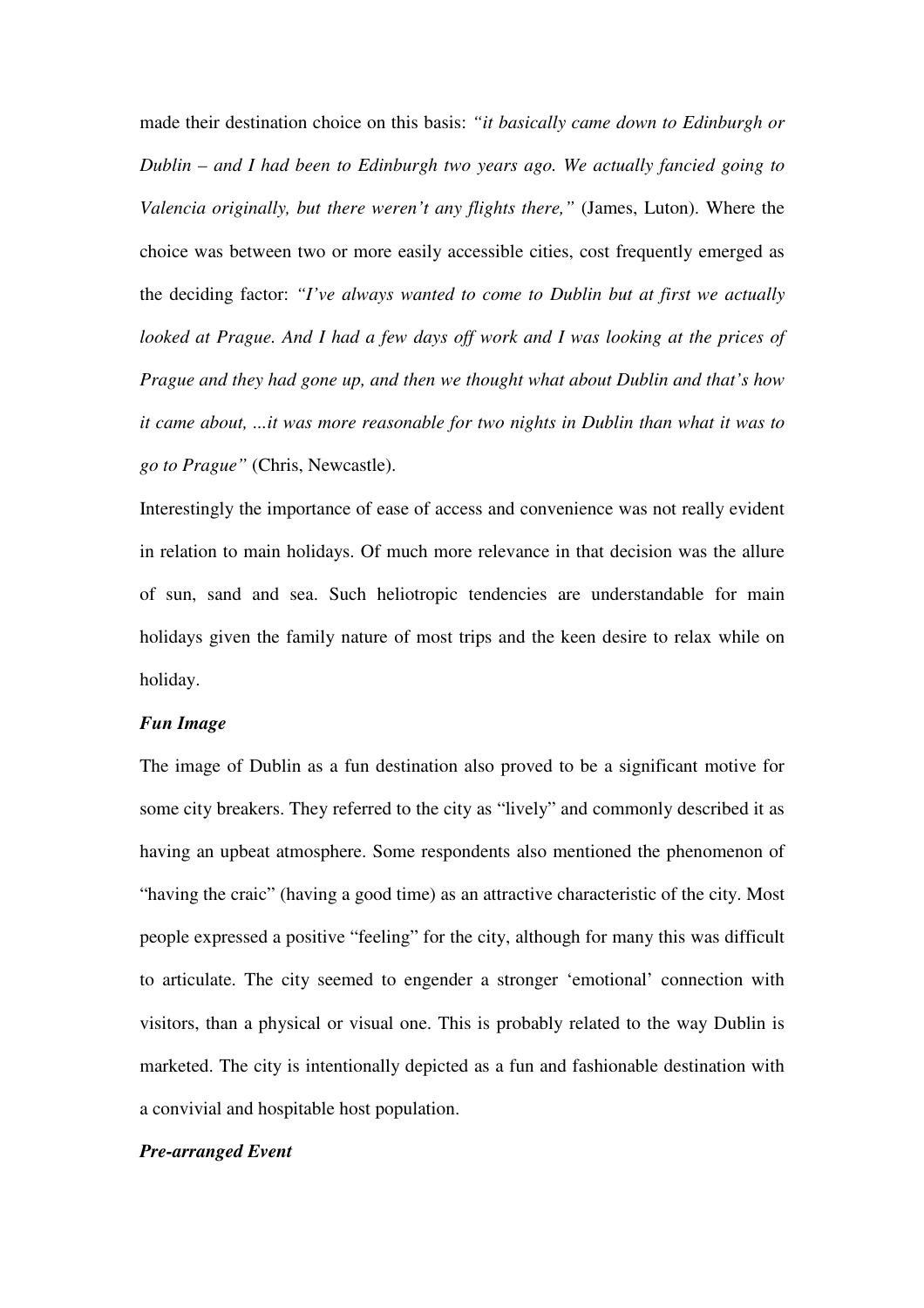Another interesting pull factor for city breaks was the occurrence of a pre-arranged event in the city. These events included rugby matches (2), cultural exhibitions (2), concerts (2) and stag and hen parties (3). In each of these cases the event was arranged outside the control of the respondent. Their decision ultimately concerned whether or not to take part. All respondents stated that the fact that the event was being held in Dublin added to the attractiveness of the trip: "*because it was in Dublin, it was a really special concert,"* (Christina, Rotterdam). However a trip to Dublin would probably not have occurred without the occurrence of the event at that particular time. This is consistent with Teare's findings when he discovered one of the key motives for hotel leisure breaks was to coincide with attending a pre-arranged event. Again, this motive was very specific to city breaks and did not figure in the findings for the main holiday decision.

Other city break pull factors revealed in the findings included, Dublin's *friendly image*, a *previous visit*, *feelings of security from familiarity*, and the city's *tourist sites*. These motives varied in terms of their influence on respondent's decision to visit. For example, the *tourist sites* motive figured surprisingly low (5%), as an influencing factor. Although many of Dublin's sites were popular as visitor attractions, the findings show, they rarely featured as being influential in the initial motivation to visit. None, for instance, acted as a major draw in the mind of visitors, in the way that the Eiffel Tower in Paris or Big Ben in London inevitably do. A similar situation emerged when respondent's image of Dublin was examined. Most first time visitors showed no strong visual image of the city prior to their visit. In fact, the majority of UK visitors perceived Dublin to be physically, "similar to home." Again, no iconic image of the city emerged beyond a few references to Guinness and Temple Bar.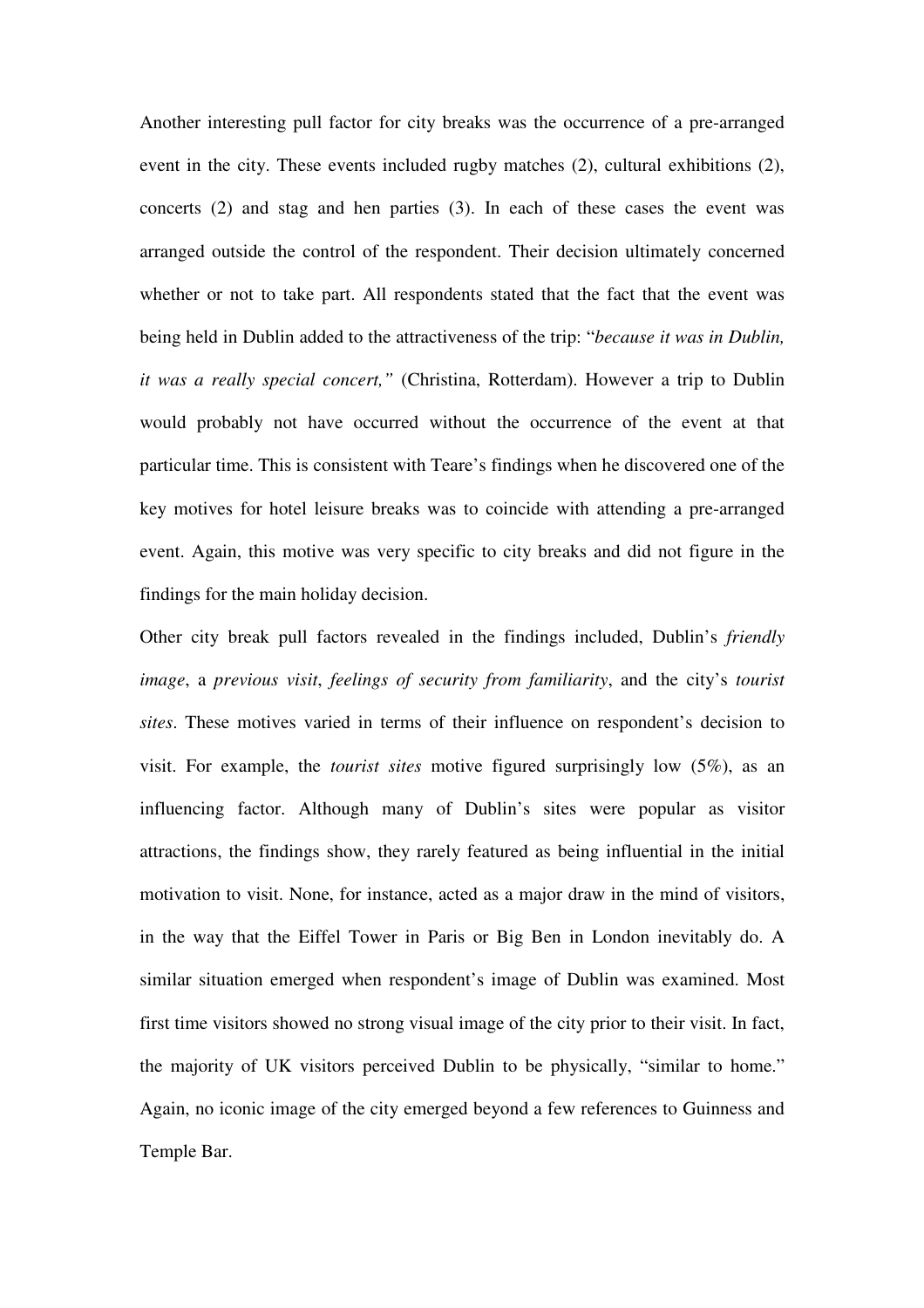In terms of Dublin's capital status as a motivational factor, the findings suggest that, for short city breaks, the influence was felt in a more indirect manner. The fact that Dublin is a capital city did not, in itself, act as a specific pull factor. However its capital status nonetheless brought with it certain characteristics that inevitably added to the general attractiveness of the city as a whole. For example, as capital, Dublin was home to most of the country's national cultural institutions and major government buildings, many of which proved to be very popular with city break visitors. In addition, Dublin's status and size contributed greatly to its ability to host popular events such as major sports games, concerts, cultural exhibitions and festivals – all of which, as the findings indicate, acted as a significant draw for city break visitors.

## *CONCLUSION*

The city break product is generally considered to be different from other holiday products, particularly in a spatial and temporal context. However marketing strategies targeting this important tourism niche continue to be based on extremely sparse research data. City breakers have rarely been clearly defined and separately analysed. This paper has addressed this neglect by examining the motivation involved in taking a city break trip and highlighting differences in comparison with a main holiday. The findings indicate that the principal push motives involved were, 'escape,' 'socialising,' and 'self esteem (gift giving).' City breaks were generally viewed as active or 'doing' holidays, with the 'relaxation' motive hardly featuring at all as a reason to visit. Travelling parties were found to rarely consist of children, with many trips being specifically utilised as a break from parenting duties. The findings also show that pull factors were particularly important in the city break travel decision. Factors such as, ease of access and, the availability of cheap flights, were not only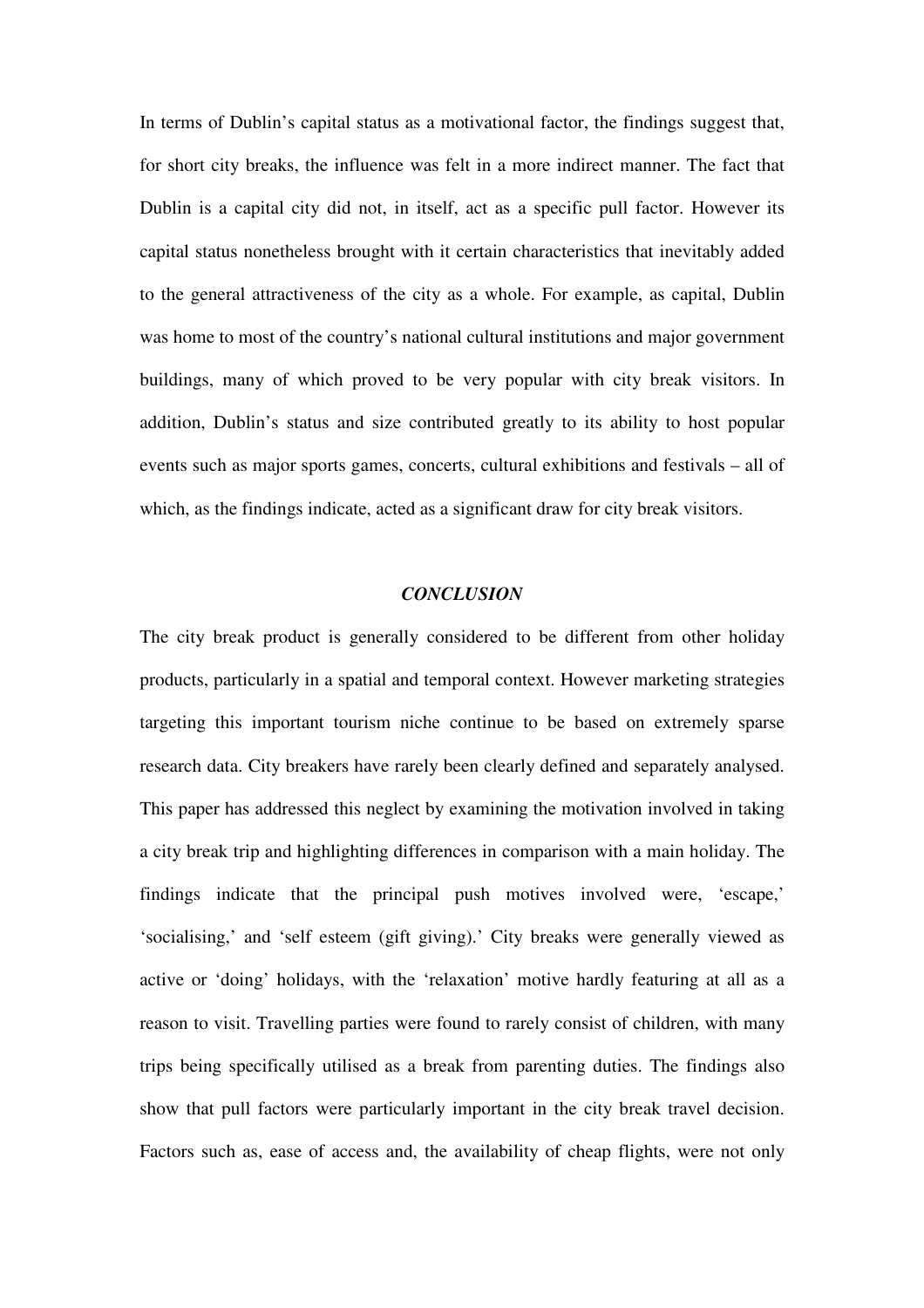influential in determining the destination, but also acted, in a number of cases, as the main stimuli to take the trip. There is little doubt that these two factors have contributed greatly to Dublin's success in attracting international city break visitors. Other significant pull factors included, the image of the city as a fun destination, and the hosting of events such as, major sports games and concerts. The city's capital status was also found to be influential, but in a more implicit manner. Most respondents had visited at least some of the national cultural institutions or historical sites associated with the capital. These, along with the city's major social and entertainment infrastructure, clearly added to the attractiveness, and indeed, fashionability of Dublin as a city break destination. However, the exact extent to which this affected visitation is unclear and merits further investigation.

In conclusion, this study has set out to examine the growing phenomenon of city break travel, and in particular, to highlight the principal motivation behind such trips. The findings show that people's travel motives differ according to type of trip. This is a crucial point for destination marketing managers in particular. City breaks show a number of motivational characteristics that are distinctive from other leisure holidays. It's important for city tourism stakeholders to realise this and to respond appropriately in terms of their marketing strategies.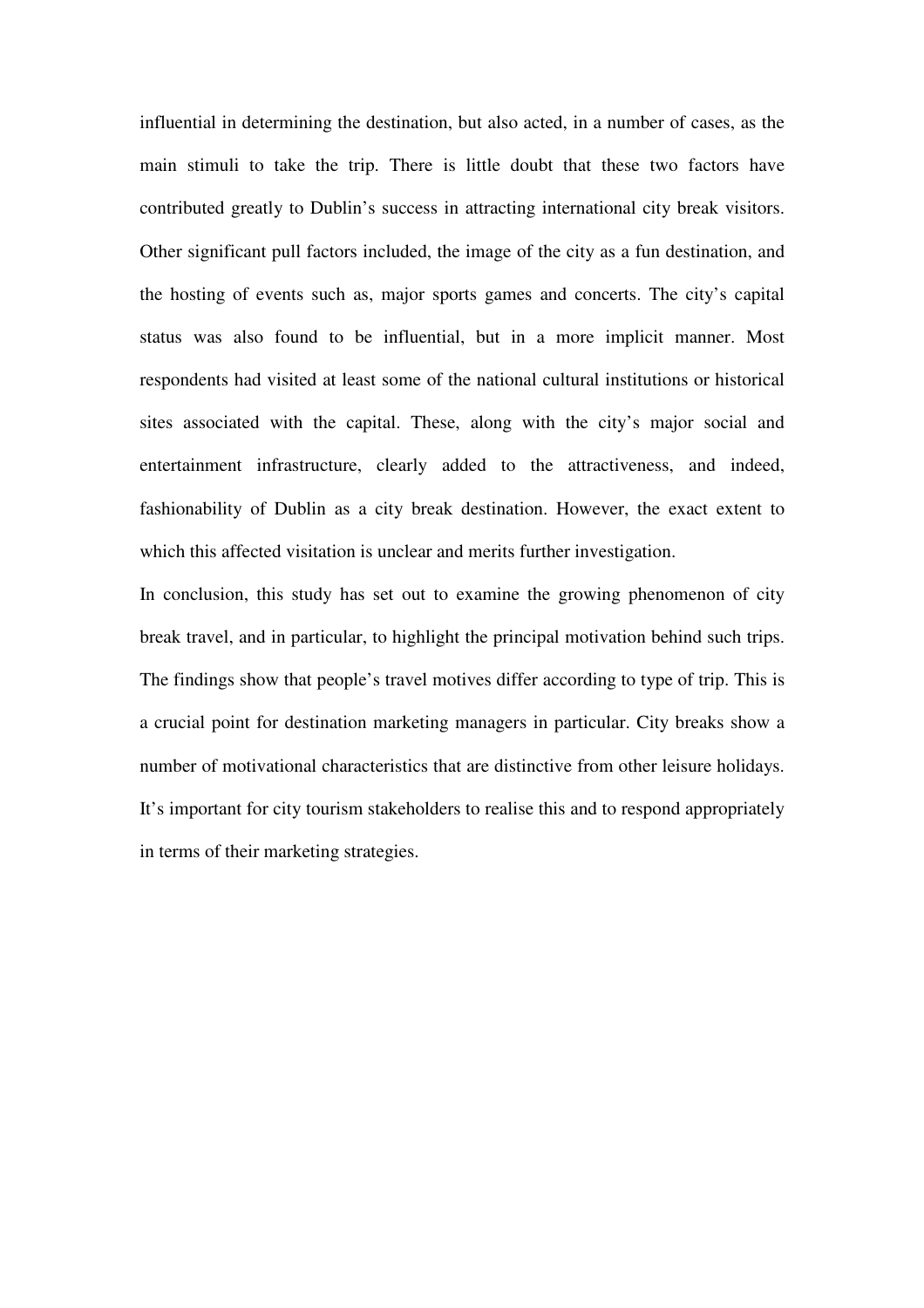#### **REFERENCES**

Aer Rianta (2006). *Annual Report and Accounts 2005*. Dublin: Aer Rianta.

Blank, U. (1994). Research on urban tourism destinations. In J. R. B. Ritchie & C. Goeldner (Eds.), *Travel, Tourism and Hospitality Research: A Handbook for Managers and Researchers* (2<sup>nd</sup> ed.; pp. 181-193). New York: John Wiley.

Bloy, D. (2000). An assessment of tourist motivations within a multiple holiday taking context. In M. L. Robinson, P. Long, N. Evans, R. Sharpley & J. Swarbrooke (Eds.), *Motivations, Behaviour and Tourist Types – Reflections on International Tourism* (pp. 27-44), Sunderland, England: Business Education Publishers.

Brussels South Charleroi Airport (2006). Passenger growth statistics. [Online] Available: http://www.charleroi-airport.com/

Cha, S., McCleary, K. W., & Uysal, M. (1995). Travel motivations of Japanese overseas travellers: A factor-cluster segmentation approach. *Journal of Travel Research*, *34*(1), 33-39.

Chon, K. S. (1989). Understanding recreational traveller's motivation, attitude and satisfaction. *The Tourist Review*, *44*(1), 3-6.

Cockerell, N. (1997) Urban tourism in Europe. *Travel and Tourism Analyst*, *6*, 44-67.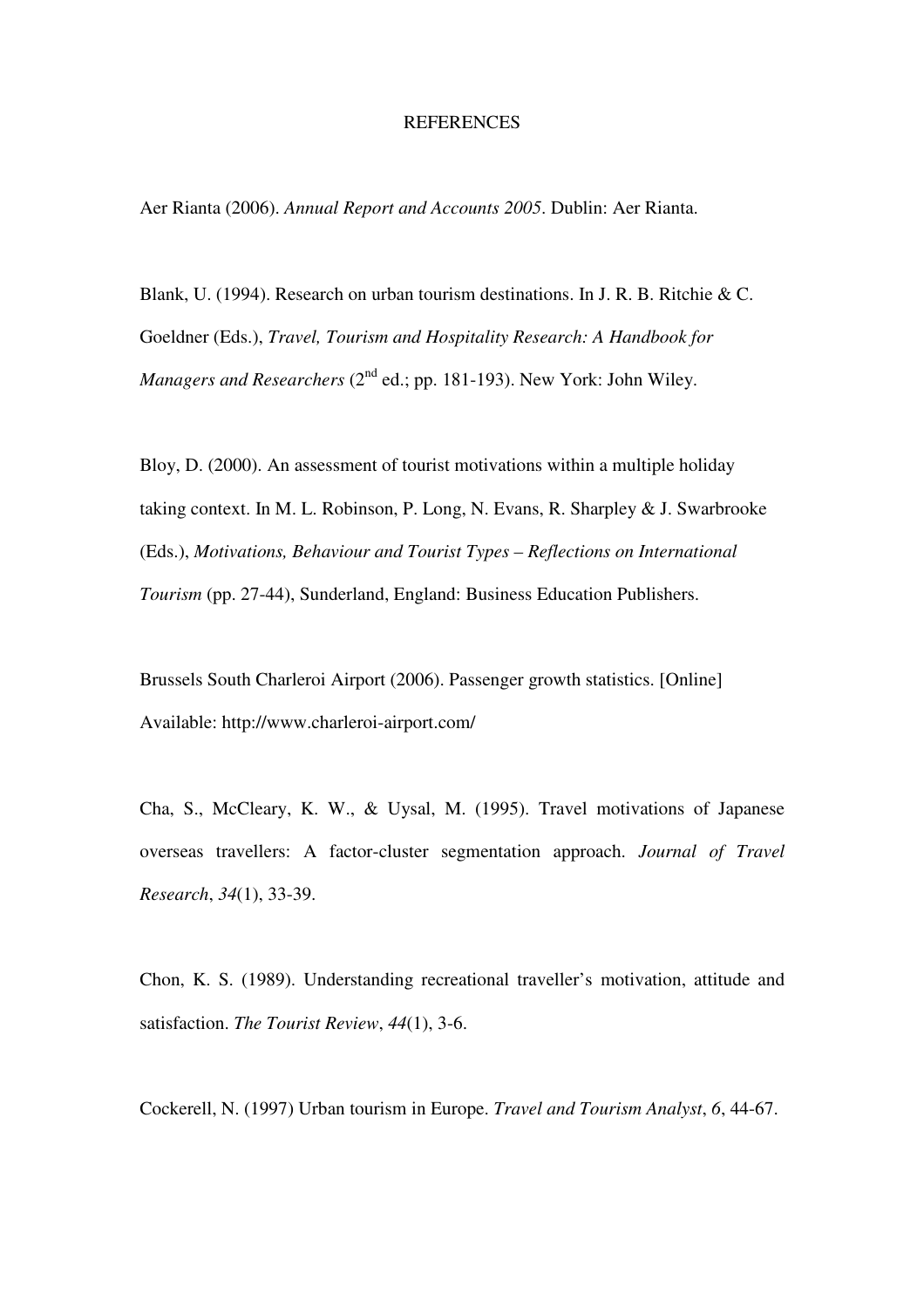Crompton, J. L. (1979). Motivations for pleasure vacation. *Annals of Tourism Research*, *6*(4), 408-424.

CSO (2003). *Census 2002*. Dublin: Central Statistics Office.

Deloitte (2005). *Dublin Tourism A Positive Influence on Dublin's Tourism Trade*. Dublin: Deloitte.

Dunne, G., Buckley, J., & Flanagan, S. (2006). *Understanding the characteristics and behaviour of the international city break visitor - the Dublin experience*. Paper presented at the Cutting Edge Research in Tourism – New Directions, Challenges, and Applications Conference, 6-9 June, University of Surrey, England.

Fáilte Ireland (2005) *Regions Series – Dublin 2004*. Dublin: Fáilte Ireland.

Flanagan, S., & Dunne, G. (2003). *Dublin Visitor Survey – Visitor Satisfaction and Attitudinal Analysis 2001-2002*. Dublin: Dublin Institute of Technology.

Flanagan, S., & Dunne, G. (2005). *Dublin Visitor Survey – Visitor Satisfaction and Attitudinal Analysis 2003*. Dublin: Dublin Institute of Technology.

Fodness, D. (1994). Measuring tourist motivation. *Annals of Tourism Research*, *21* (3), 555-81. DOI: 10.1016/0160-7383(94)90120-1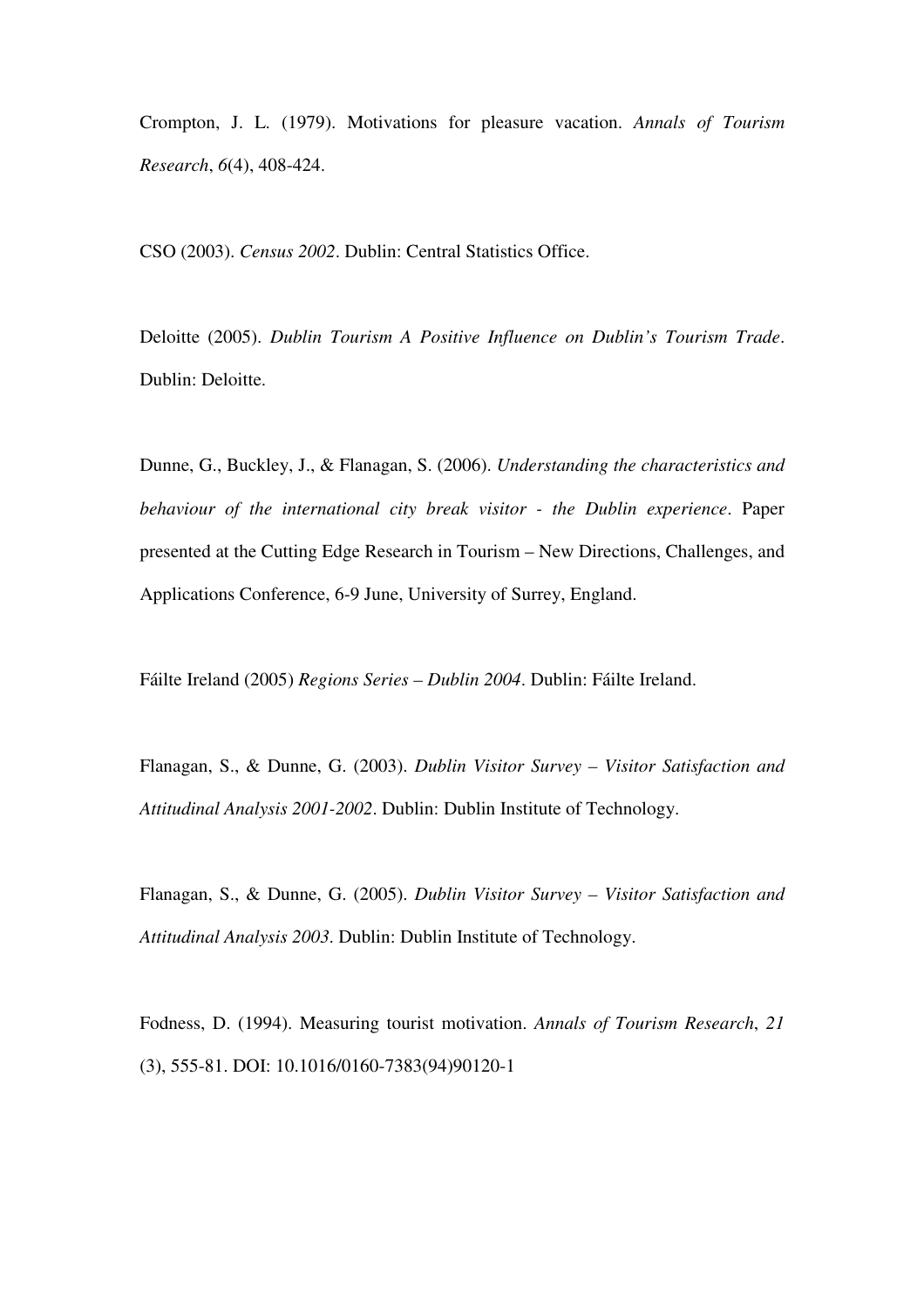Freitag, R. (2006). *Using market intelligence in the commercial world*. Presentation made at the symposium on market intelligence,  $4<sup>th</sup>$  Oct., Malta. [Online] Available: http://www.etc-

corporate.org//DWL/Rolf.Freitag\_Market\_Intellig.\_Commercial\_World\_onlineversio n.pdf.

Geertz, C. (1973). *The Interpretation of Cultures*. New York: Basic Books.

ITIC (2005). *How Tourism to Ireland is Changing: Regional Distribution*. Dublin: Irish Tourism Industry Confederation.

Iso-Ahola, S. E. (1980). *Social Psychological Perspectives on Leisure and Recreation*. Springfield, IL: Charles C. Thomas.

Iso-Ahola, S. E. (1982). Toward a social psychological theory of tourism motivation: a rejoinder. *Annals of Tourism Research*, *9*(2), 256-262.

Jang, S., & Cai, L. A. (2002). Travel motivations and destination choice: a study of British outbound market. *Journal of Travel and Tourism Marketing*, *13*(3), 111-133. DOI: 10.1300/J073v13n03\_06

Lennon, J. J., & Seaton, A. V. (1998). Pathways to success – contrasting roles in public sector business development for the tourism industries – a comparison of Glasgow and Dublin. *International Journal of Public Sector Management*, *11*(2/3), 139-153.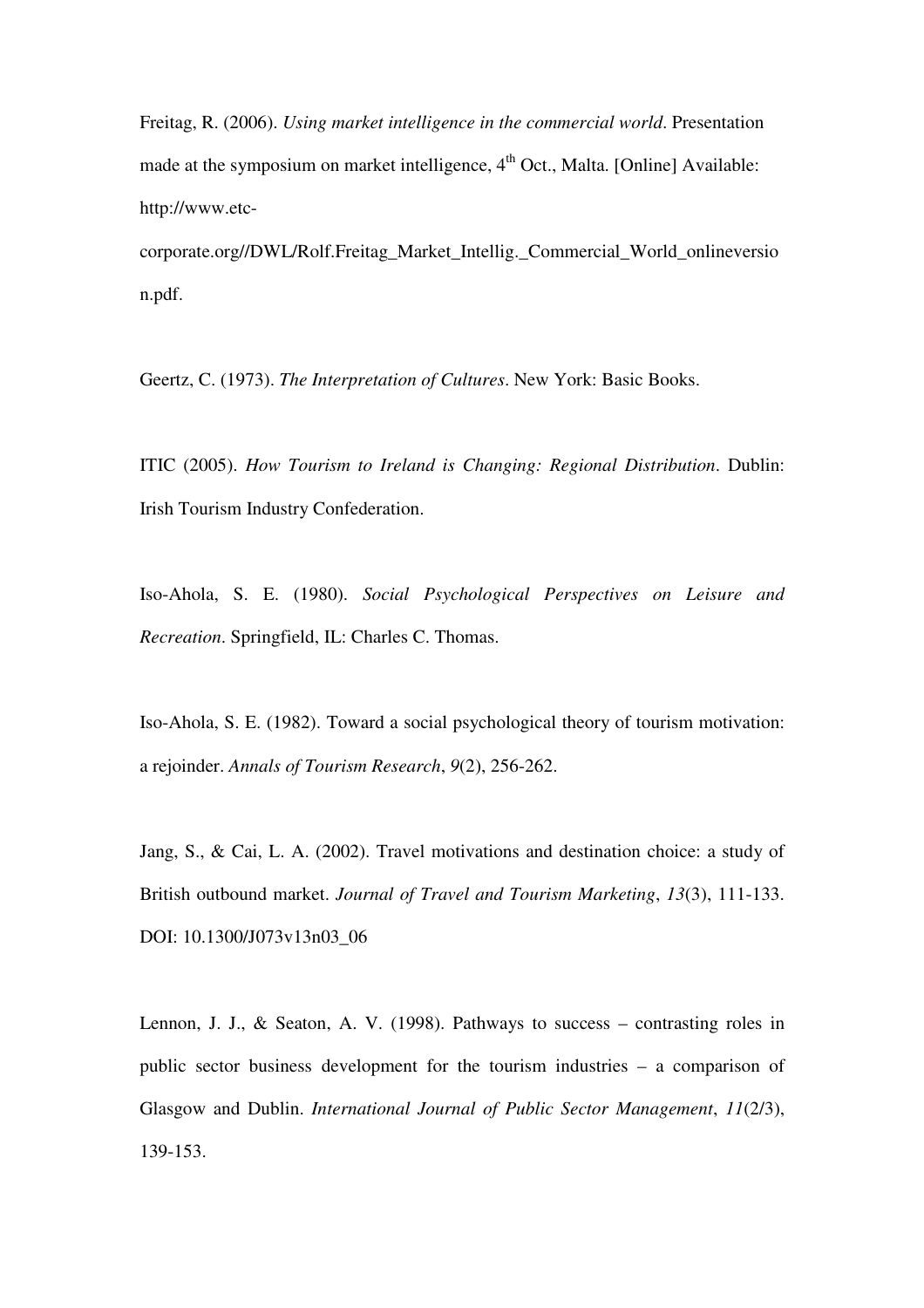Miles, M. B., & Huberman, A. M. (1994). *Qualitative Data Analysis*: *An Expanded Sourcebook*. Thousand Oaks, Ca: Sage.

Mintel (2002). *City Breaks – The Irish Market*. Leisure Intelligence, European Report, Mintel International.

McManus, R. (2001). Dublin's changing tourism geography. *Irish Geography*, *34*(2), 103-123.

Page, S. (2002). Urban tourism: evaluating tourists' experience of urban places. In C. Ryan (Ed.), *The Tourist Experience – A New Approach* ( $2<sup>nd</sup>$  ed.; pp. 112-136). London: Continuum.

Pyo, S., Mihalik, B. J., & Uysal, M. (1989). Attraction attributes and motivations: a canonical correlation analysis. *Annals of Tourism Research*, *16*(2), 277-282.

Teare, R. (1994). Generating consumer theory. In R. Teare, J. A. Mazanec, S. Crawford-Welch & S. Calver (Eds.), *Marketing in Hospitality and Tourism: A Consumer Focus* (pp. 37-70). London: Cassell.

Trew, J. & Cockerell, N. (2002) The European market for UK city breaks. *Insights*, *14*(58), 85-111.